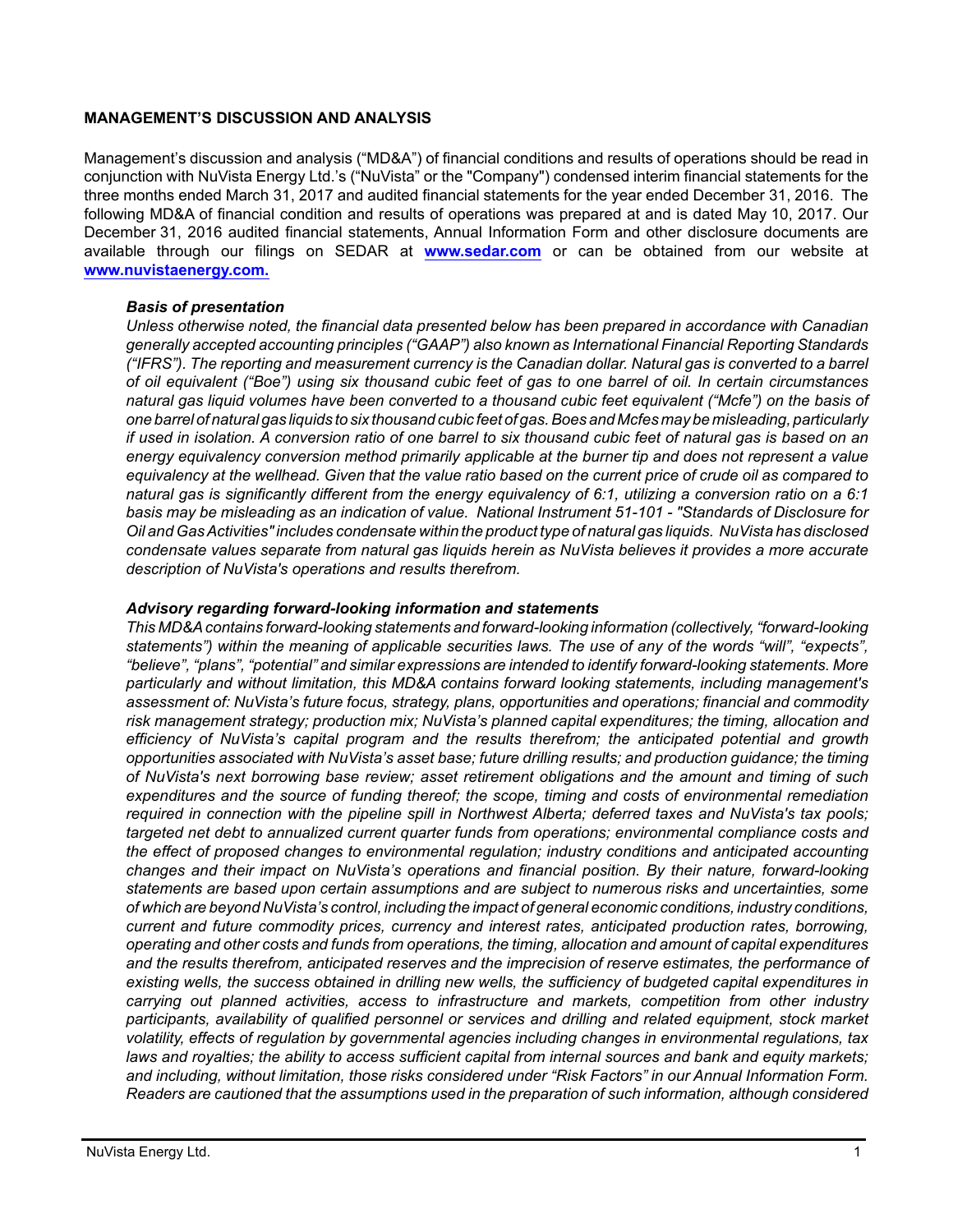*reasonable at the time of preparation, may prove to be imprecise and, as such, undue reliance should not be placed on forward-looking statements. NuVista's actual results, performance or achievement could differ materially from those expressed in, or implied by, these forward-looking statements, or if any of them do so, what benefits NuVista will derive therefrom. NuVista has included the forward-looking statements in this MD&A in order to provide readers with a more complete perspective on NuVista's future operations and such information may not be appropriate for other purposes. NuVista disclaims any intention or obligation to update or revise any forward-looking statements, whether as a result of new information, future events or otherwise, except as required by law.*

*This MD&A also contains future-oriented financial information and financial outlook information (collectively, "FOFI") about NuVista's prospective results of operations and funds from operations, all of which are subject to the same assumptions, risk factors, limitations, and qualifications as set forth above. Readers are cautioned that the assumptions used in the preparation of such information, although considered reasonable at the time of preparation, may prove to be imprecise and, as such, undue reliance should not be placed on FOFI and forward-looking statements. NuVista's actual results, performance or achievement could differ materially from those expressed in, or implied by, these forward-looking statements and FOFI, or if any of them do so, what benefits NuVista will derive therefrom. NuVista has included the forward-looking statements and FOFI in order to provide readers with a more complete perspective on NuVista's future operations and such information may not be appropriate for other purposes. NuVista disclaims any intention or obligation to update or revise any forward-looking statements, whether as a result of new information, future events or otherwise, except as required by law.*

### *Non-GAAP measurements*

*Within the MD&A, references are made to terms commonly used in the oil and natural gas industry. Management uses "funds from operations", "annualized current quarter funds from operations", "funds from operations netback", "net debt", "net debt to annualized current quarter funds from operations", "operating netback" ,"total revenue" and "adjusted working capital" to analyze operating performance and leverage. These terms do not have any standardized meaning prescribed by GAAP and therefore may not be comparable with the calculation of similar measures for other entities. These terms are used by management to analyze operating performance on a comparable basis with prior periods and to analyze the liquidity of NuVista.* 

*Funds from operations are based on cash flow from operating activities as per the statement of cash flows before changes in non-cash working capital, asset retirement expenditures, note receivable allowance (recovery) and environmental remediation expenses. Funds from operations as presented is not intended to represent operating cash flow or operating profits for the period nor should it be viewed as an alternative to cash flow from operating activities, per the statement of cash flows, net earnings (loss) or other measures of financial performance calculated in accordance with GAAP.* 

*Funds from operations per share is calculated based on the weighted average number of common shares outstanding consistent with the calculation of net loss per share. Total revenue equals oil and natural gas revenues including realized financial derivative gains/losses. Operating netback equals the total of revenues including realized financial derivative gains/losses less royalties, transportation and operating expenses calculated on a Boe basis. Funds from operations netback is operating netback less general and administrative, deferred share units, and interest expenses calculated on a Boe basis. Net debt is calculated as long-term debt plus senior unsecured notes plus adjusted working capital. Adjusted working capital is current assets less current liabilities and excludes the current portions of the financial derivative assets or liabilities, asset retirement obligations and deferred premium on flow through shares. Net debt to annualized current quarter funds from operations is net debt divided by annualized current quarter funds from operations.*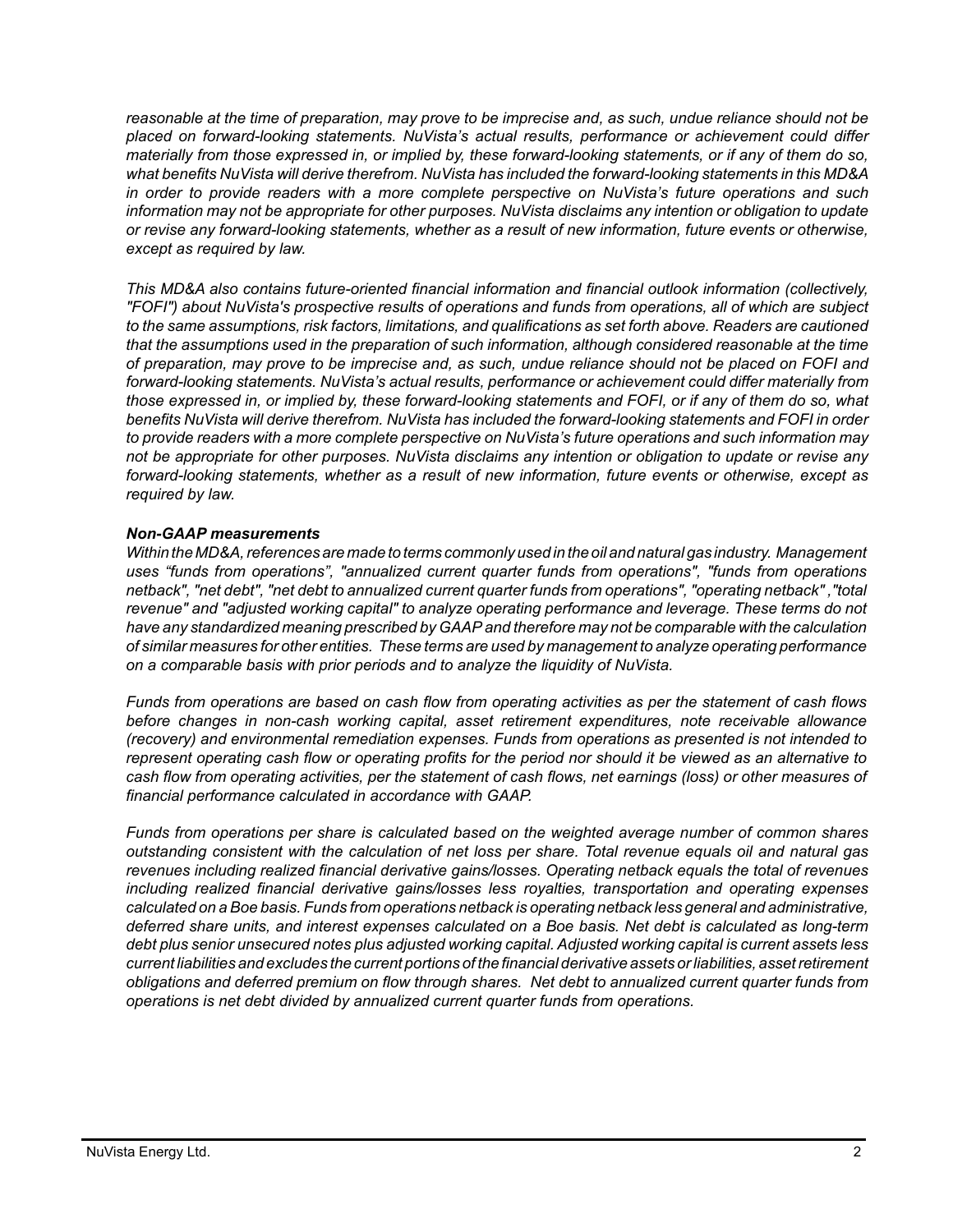# *Description of business*

NuVista is an exploration and production company actively engaged in the development, delineation and production of condensate, oil and natural gas reserves in the Western Canadian Sedimentary Basin. NuVista's primary focus is on the scalable and repeatable condensate-rich Montney formation in the Alberta Deep Basin ("Wapiti Montney"). The common shares of NuVista trade on the Toronto Stock Exchange ("TSX") under the symbol NVA.

# *Drilling activity*

|                                                 |      | Three months ended March 31 |
|-------------------------------------------------|------|-----------------------------|
| Number of wells                                 | 2017 | 2016                        |
| Wells drilled - gross & net $(1)$               |      | -5                          |
| Wells completed - gross & net $(2)$             |      | 8                           |
| Wells brought on production - gross & net $(3)$ |      | 11                          |

(1) Based on rig release date.

(2) Based on frac end date.

 $^{(3)}$  Based on first production date of in-line test or on production and tied-in to permanent facilities.

For the three months ended March 31, 2017, NuVista drilled 12 natural gas wells compared to 5 natural gas wells in the comparable period of 2016. All wells in 2017 and 2016 were drilled in NuVista's Wapiti Montney operating area with a 100% success rate and an average working interest of 100%.

# *Production*

|                                            | Three months ended March 31 |         |          |
|--------------------------------------------|-----------------------------|---------|----------|
|                                            | 2017                        | 2016    | % Change |
| Natural gas (Mcf/d)                        | 99,653                      | 102,787 | (3)      |
| Condensate & oil (Bbls/d)                  | 8,349                       | 6,269   | 33       |
| Natural gas liquids ("NGLs") (Bbls/d)      | 1,759                       | 2,143   | (18)     |
| Subtotal (Boe/d)                           | 26,717                      | 25,543  | 5        |
| Dispositions (Boe/d) <sup>(1)</sup>        | 14                          | (59)    | (124)    |
| Total production (Boe/d)                   | 26.731                      | 25,484  | 5        |
| Condensate, oil & NGLs weighting (2) & (3) | 38%                         | 33%     |          |
| Condensate & oil weighting $(3)$           | 31%                         | 25%     |          |

(1) Production from properties disposed in the current or prior period.

(2) NGLs include butane, propane and ethane.

 $(3)$  Product weighting is based on total production.

|                                | Three months ended March 31 |      |
|--------------------------------|-----------------------------|------|
| Production weighting % by area | 2017                        | 2016 |
| Wapiti Montney                 | 96%                         | 81 % |
| Non core                       | 4%                          | 19%  |

For the three months ended March 31, 2017, NuVista's average production was 26,731 Boe/d, an increase of 5% from 25,484 Boe/d in the comparative period of 2016, due primarily to a 25% increase in Montney production as a result of our successful Montney drilling program with high condensate yields, partially offset by the sale of approximately 3,200 Boe/d of Wapiti Sweet production in our non core area with low condensate yields that closed in June 2016. First quarter production increased 8% from fourth quarter 2016 production of 24,716 Boe/d due to additional Wapiti Montney production from new wells brought on line in the quarter. Condensate & oil volumes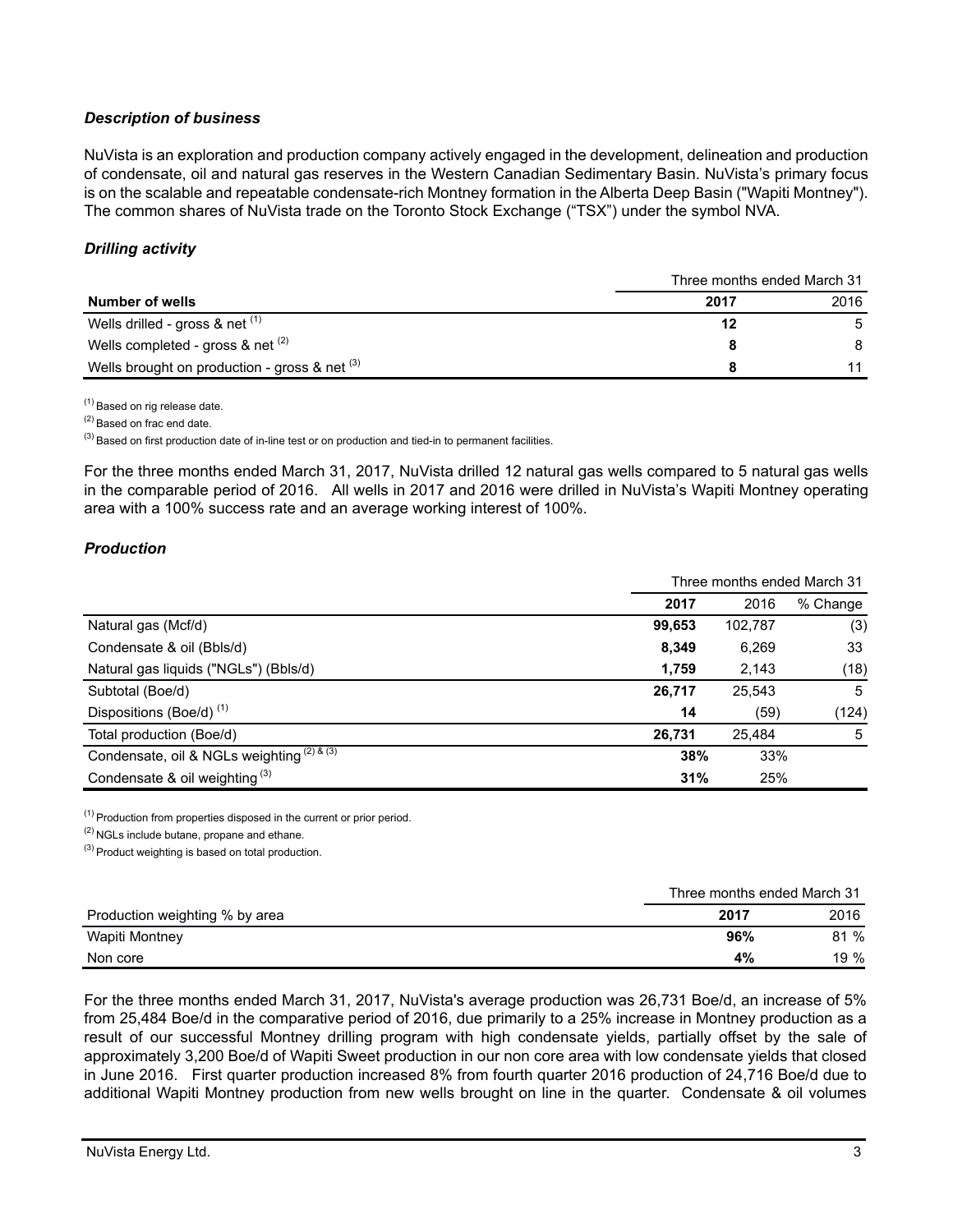averaged 31% of total production volumes for the quarter, an increase from 25% in the first quarter of 2016 consistent with increased condensate-rich production growth in the Wapiti Montney and 96% of total production from Wapiti Montney compared to 81% in the prior year comparative quarter.

### *Commodity prices*

*Benchmark prices*

|                                                       | Three months ended March 31 |       |          |
|-------------------------------------------------------|-----------------------------|-------|----------|
|                                                       | 2017                        | 2016  | % Change |
| Natural gas - AECO (daily) (\$/GJ)                    | 2.55                        | 1.74  | 47       |
| Natural gas - AECO (monthly) (\$/GJ)                  | 2.79                        | 2.00  | 40       |
| Natural gas - NYMEX (monthly) (US\$/MMbtu)            | 3.32                        | 2.09  | 59       |
| Natural gas - Chicago Citygate (monthly) (US\$/MMbtu) | 3.40                        | 2.25  | 51       |
| Oil - WTI (US\$/Bbl)                                  | 51.91                       | 33.45 | 55       |
| Oil - Edmonton Par - (Cdn\$/Bbl)                      | 63.96                       | 40.63 | 57       |
| Condensate - (Cdn\$/Bbl)                              | 69.13                       | 47.25 | 46       |
| Exchange rate - (Cdn\$/US\$)                          | 1.323                       | 1.375 | (4)      |

Average selling prices<sup>(1) & (2)</sup>

Three months ended March 31

|                           | 2017  | 2016  | % Change                 |
|---------------------------|-------|-------|--------------------------|
| Natural gas (\$/Mcf)      | 3.75  | 3.75  | $\overline{\phantom{a}}$ |
| Condensate & oil (\$/Bbl) | 63.46 | 41.67 | 52                       |
| NGLs (\$/Bbl)             | 17.92 | 5.35  | 235                      |

<sup>(1)</sup> Prices exclude price risk management realized and unrealized gains and losses on financial derivative commodity contracts but includes gains and losses on physical sale contracts.

 $(2)$  The average liquids selling price is net of tariffs and fractionation fees.

NuVista's average selling price for natural gas for the three months ended March 31, 2017 was \$3.75/Mcf compared to \$3.75/Mcf for the comparative period of 2016, and \$3.74/Mcf in the fourth quarter of 2016. Excluding the impact of realized gains on physical sales contracts, the average selling price for natural gas for the three months ended March 31, 2017 was \$3.49/Mcf compared to \$2.76/Mcf for the comparative period of 2016, and \$3.25/Mcf in the fourth quarter of 2016.

Strong demand for condensate in Alberta results in benchmark condensate prices at Edmonton trading at a premium to Canadian light oil prices. NuVista's realized condensate prices include adjustments for pipeline tariffs to Edmonton and quality differentials. Condensate and oil prices averaged \$63.46/Bbl in the first quarter, an increase of 52% from \$41.67/Bbl for the comparable period in 2016, consistent with a 55% increase in WTI prices.

## *Revenues*

|                                               | Three months ended March 31 |                     |              |        |        |
|-----------------------------------------------|-----------------------------|---------------------|--------------|--------|--------|
| (\$ thousands)                                | Natural gas                 | Condensate<br>& oil | $NGLS^{(2)}$ | 2017   | 2016   |
| Oil and natural gas revenues <sup>(1)</sup>   | 33.686                      | 47.714              | 2,836        | 84.236 | 59.720 |
| Realized gain (loss) on financial derivatives | 600                         | (581)               |              | 19     | 11,465 |
| Total revenue <sup>(3)</sup>                  | 34.286                      | 47.133              | 2.836        | 84.255 | 71.185 |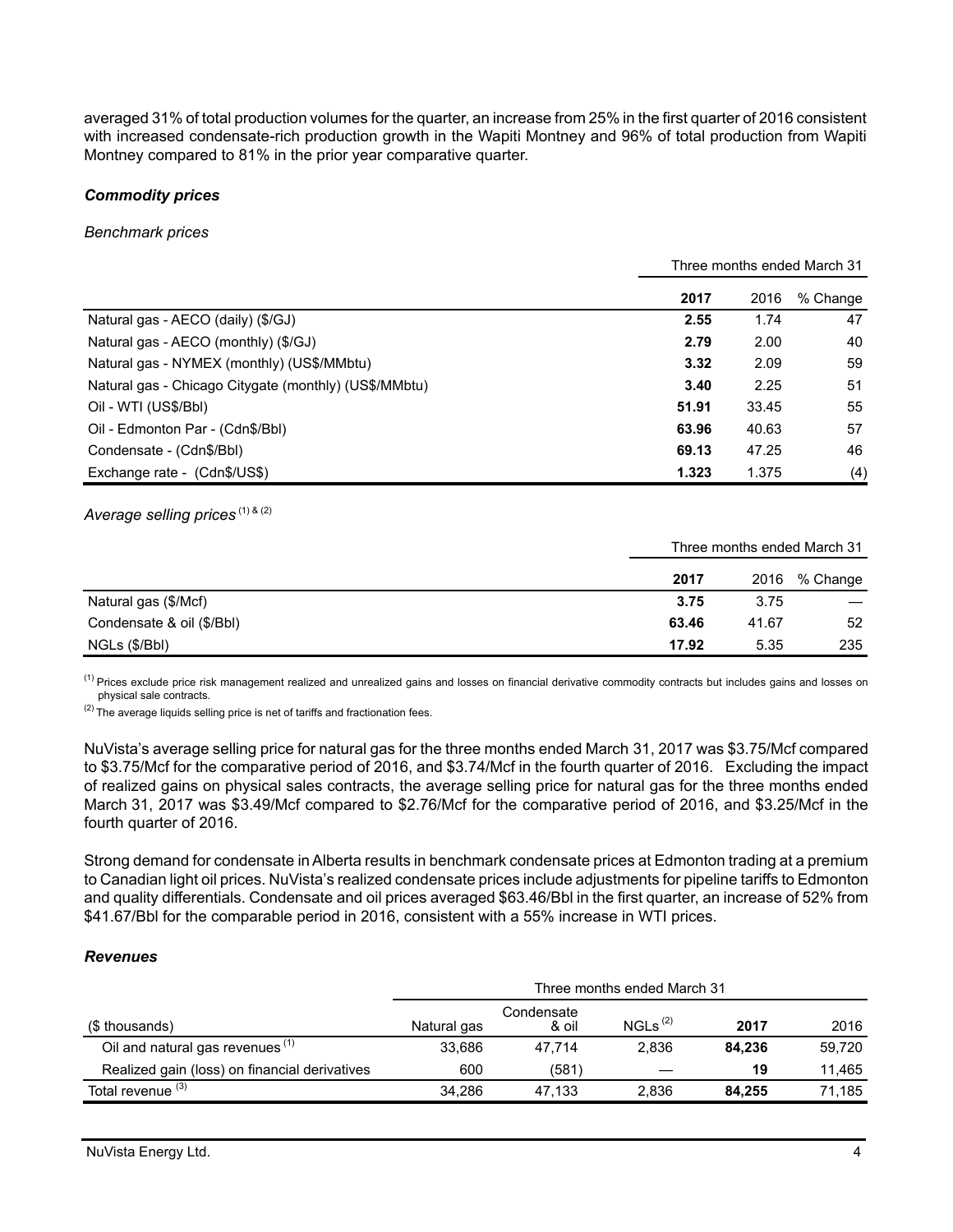<sup>(1)</sup> Natural gas revenue includes price risk management gains and losses on physical delivery sale contracts. For the three months ended March 31, 2017, our physical delivery sales contracts totaled a \$2.3 million gain (2016 – \$9.2 million gain).

(2) Includes butane, propane, and ethane.

<sup>(3)</sup> Refer to "Non-GAAP measurements".

For the three months ended March 31, 2017, oil and natural gas revenues were \$84.2 million, a 41% increase from \$59.7 million for the comparable period of 2016, due primarily to a 5% increase in production and a 36% increase in realized condensate and NGL pricing for the quarter. Condensate & oil weighting of 31% of production, in the first quarter of 2017, amounted to 57% of total oil and natural gas revenues.

### *Commodity price risk management*

NuVista has a disciplined commodity price risk management program as part of its financial risk management strategy. The purpose of this program is to reduce volatility in financial results and help stabilize funds from operations against the unpredictable commodity price environment. NuVista's Board of Directors has authorized the use of fixed price, put option and costless collar contracts ("Fixed Price Contracts"), and had approved the terms of NuVista's commodity price risk management program to allow the securing of minimum prices of the following:

| (% of net forecast after royalty production) | First 18 month<br>forward period | Following 18 month<br>forward period | Following 24 month<br>forward period |
|----------------------------------------------|----------------------------------|--------------------------------------|--------------------------------------|
| <b>Natural Fixed Price Contracts</b>         | up to $70\%$                     | up to $60\%$                         | up to $50\%$                         |
| Crude Oil Fixed Price Contracts              | up to $70\%$                     | up to $60\%$                         | up to $30\%$                         |

In addition, the Board of Directors has set limits for entering into natural gas basis differential contracts that are now the lesser of 50% of forecast natural gas production, net of royalties, or the volumes that would bring the combined natural gas basis differential contracts and natural gas Fixed Price Contracts to 100% of forecast natural gas production, net of royalties.

| (\$ thousands)                       | Three months ended March 31    |                           |                      |                         |                           |                      |
|--------------------------------------|--------------------------------|---------------------------|----------------------|-------------------------|---------------------------|----------------------|
|                                      | 2017                           |                           |                      | 2016                    |                           |                      |
|                                      | <b>Realized</b><br>gain (loss) | Unrealized<br>gain (loss) | Total<br>gain (loss) | Realized<br>gain (loss) | Unrealized<br>gain (loss) | Total<br>gain (loss) |
| Natural gas                          | 600                            | 3.885                     | 4.485                | 382                     | 1.853                     | 2,235                |
| Condensate, oil and NGLs             | (581)                          | 16.409                    | 15.828               | 11.083                  | (5,507)                   | 5,576                |
| Gain (loss) on financial derivatives | 19                             | 20.294                    | 20.313               | 11.465                  | (3.654)                   | 7.811                |

During the first quarter of 2017, the commodity price risk management program resulted in a total gain of \$20.3 million, consisting of a realized gain of \$19.0 thousand and an unrealized gain of \$20.3 million on natural gas and oil contracts compared to a total gain of \$7.8 million consisting of a realized gain of \$11.5 million and an unrealized loss of \$3.7 million for the comparable period of 2016. The fair value of financial derivative contracts are recorded on the financial statements. Unrealized gains and losses are the change in mark to market values or fair value of financial derivative contracts in place at the end of the quarter compared to the start of the quarter.

Price risk management gains on our physical delivery sale contracts totaled \$2.3 million for the three months ended March 31, 2017 compared to a gain of \$9.2 million for the comparable period of 2016. The mark to market value of the physical delivery sale contracts at March 31, 2017 was an asset of \$12.5 million. The fair value of physical delivery sales contracts is not recorded on the financial statements but is recognized in net earnings as settled.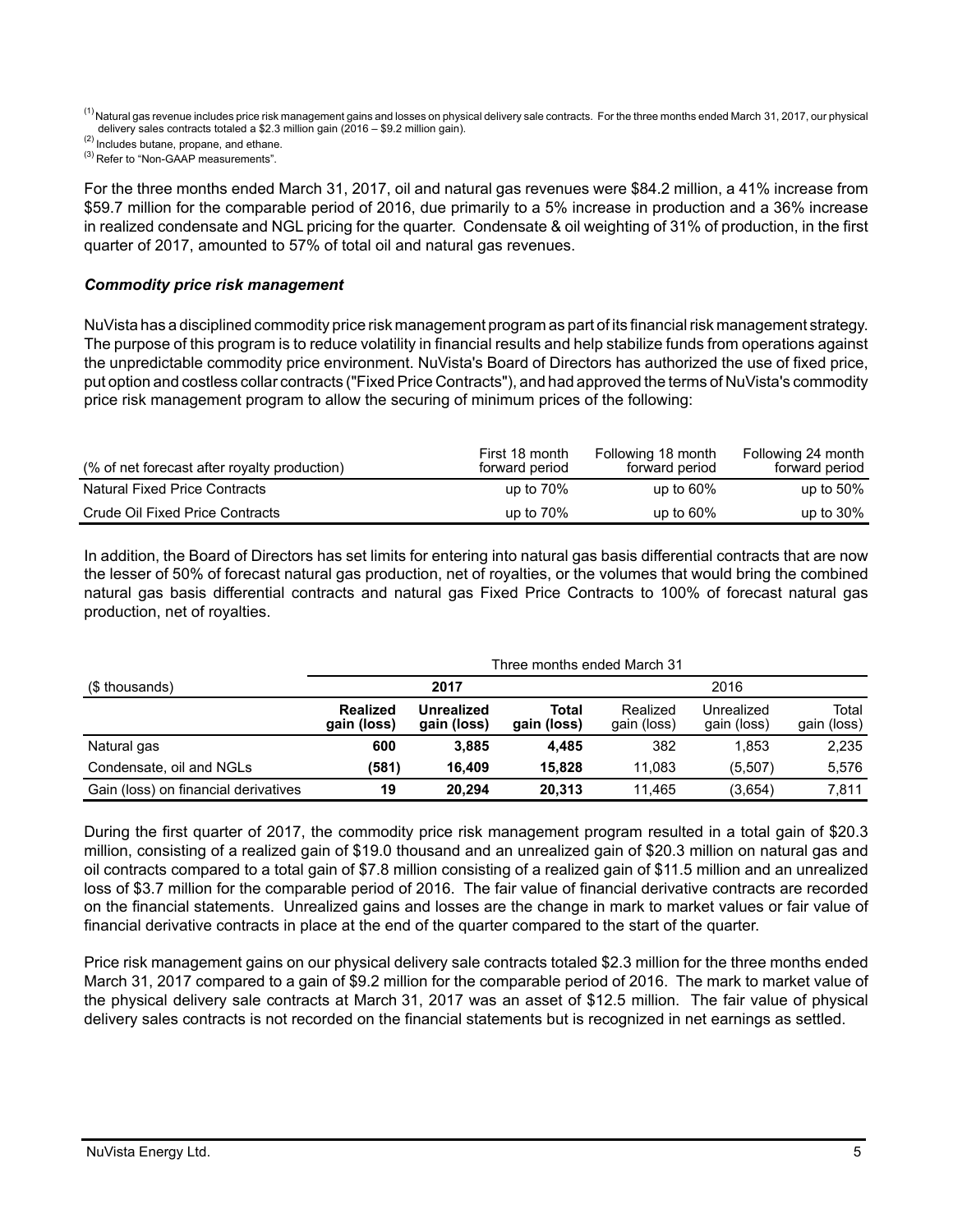# (a) Financial instruments

The following is a summary of financial derivatives contracts in place as at March 31, 2017:

|                                       | <b>Volume</b><br>(Bbls/d) | <b>Pricing</b><br>(Cdn\$/Bbl) | <b>Term of contract</b>    |
|---------------------------------------|---------------------------|-------------------------------|----------------------------|
| WTI crude oil sales price derivatives |                           |                               |                            |
| Fixed price swap                      | 2.700                     | \$66.92                       | Apr 1, 2017 - Jun 30, 2017 |
| Fixed price swap                      | 2.730                     | \$67.18                       | Jul 1, 2017 - Sep 30, 2017 |
| Fixed price swap                      | 5,300                     | \$70.21                       | Oct 1, 2017 - Dec 31, 2017 |
| Fixed price swap                      | 3.500                     | \$71.69                       | Jan 1, 2018 - Dec 31, 2018 |
| Costless Collar                       | 1.950                     | $$59.86 - 69.33$              | Apr 1, 2017 - Jun 30, 2017 |
| Costless Collar                       | 1.608                     | $$60.30 - 69.66$              | Jul 1, 2017 - Sep 30, 2017 |
| Costless Collar                       | 800                       | $$62.30 - 71.27$              | Oct 1, 2017 - Dec 31, 2017 |

|                                           | <b>Volume</b><br>(MMbtu/d) | <b>Pricing</b><br>(US\$/MMbtu) | <b>Term of contract</b>    |
|-------------------------------------------|----------------------------|--------------------------------|----------------------------|
| NYMEX natural gas sales price derivatives |                            |                                |                            |
| AECO-NYMEX basis                          | 13.407                     | (\$0.72)                       | Apr 1, 2017 - Jun 30, 2017 |
| AECO-NYMEX basis                          | 20,000                     | (\$0.72)                       | Jul 1, 2017 - Sep 30, 2017 |
| AECO-NYMEX basis                          | 20,000                     | (\$0.71)                       | Oct 1, 2017 - Dec 31, 2017 |
| AECO-NYMEX basis                          | 10.000                     | (\$0.69)                       | Jan 1, 2018 - Sep 30, 2018 |
| AECO-NYMEX basis                          | 23,261                     | (\$0.65)                       | Oct 1, 2018 - Dec 31, 2018 |
| AECO-NYMEX basis                          | 42,500                     | (\$0.76)                       | Jan 1, 2019 - Mar 31, 2019 |
| AECO-NYMEX basis                          | 17,500                     | (\$0.94)                       | Apr 1, 2019 - Dec 31, 2022 |
| Chicago-NYMEX basis                       | 8.297                      | $($ \$0.08)                    | Apr 1, 2017 - Jun 30, 2017 |
| Chicago-NYMEX basis                       | 11.739                     | (\$0.09)                       | Jul 1, 2017 - Sep 30, 2017 |
| Chicago-NYMEX basis                       | 5,000                      | (\$0.05)                       | Oct 1, 2017 - Dec 31, 2017 |

Subsequent to March 31, 2017 the following is a summary of financial derivatives that have been entered into:

|                                           | Volume<br>(Bbls/d)         | <b>Pricing</b><br>(Cdn\$/Bbl)  | <b>Term of contract</b>    |
|-------------------------------------------|----------------------------|--------------------------------|----------------------------|
| WTI crude oil sales price derivatives     |                            |                                |                            |
| Fixed price swap                          | 200                        | \$68.25                        | Sep 1, 2017 - Dec 31, 2018 |
|                                           | <b>Volume</b><br>(MMbtu/d) | <b>Pricing</b><br>(US\$/MMbtu) | Term of contract           |
| NYMEX natural gas sales price derivatives |                            |                                |                            |
| Malin-NYMEX basis                         | 10,000                     | $(\$0.40)$                     | Apr 1, 2018 - Oct 31, 2018 |
|                                           |                            |                                |                            |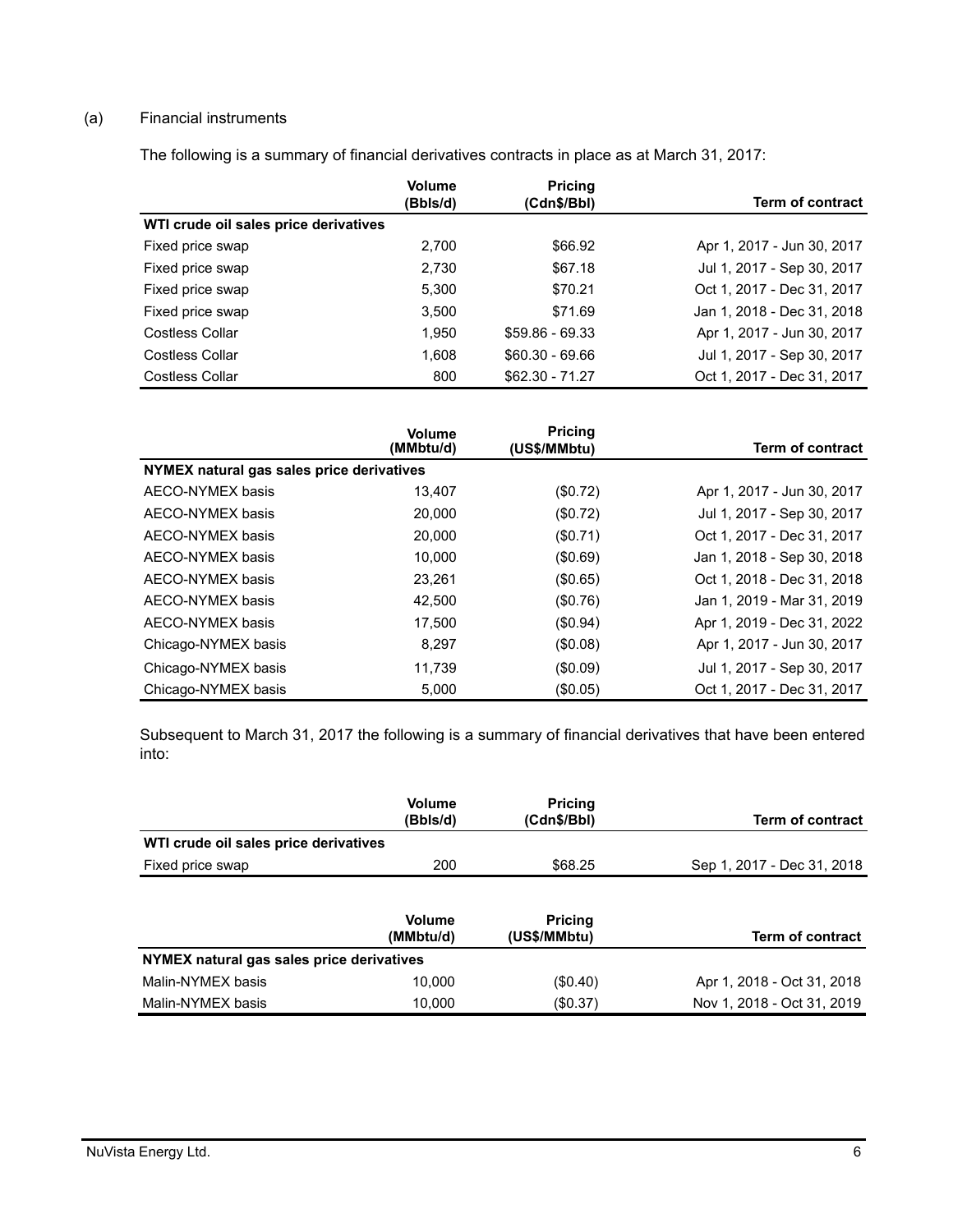## (b) Physical delivery sales contracts

The following is a summary of the physical delivery sales contracts in place as at March 31, 2017:

|                                                    | <b>Volume</b> | <b>Pricing</b> |                            |
|----------------------------------------------------|---------------|----------------|----------------------------|
|                                                    | (GJ/d)        | (Cdn\$/GJ)     | <b>Term of contract</b>    |
| AECO natural gas physical delivery sales contracts |               |                |                            |
| <b>Fixed Price Swap</b>                            | 69,203        | \$3.10         | Apr 1, 2017 - Jun 30, 2017 |
| <b>Fixed Price Swap</b>                            | 74.239        | \$3.01         | Jul 1, 2017 - Sep 30, 2017 |
| <b>Fixed Price Swap</b>                            | 87,500        | \$2.95         | Oct 1, 2017 - Dec 31, 2017 |
| <b>Fixed Price Swap</b>                            | 47.500        | \$2.72         | Jan 1, 2018 - Sep 30, 2018 |
| <b>Fixed Price Swap</b>                            | 29.266        | \$2.72         | Oct 1, 2018 - Dec 31, 2018 |

## *Royalties*

|                                                                            | Three months ended March 31 |          |
|----------------------------------------------------------------------------|-----------------------------|----------|
| (\$ thousands, except % and per Boe amounts)                               | 2017                        | 2016     |
| Gross royalties                                                            | 4,769                       | 4,564    |
| Gas cost allowance ("GCA")                                                 | (2,053)                     | (1, 493) |
| Net royalties                                                              | 2.716                       | 3,071    |
| Gross royalty % excluding physical delivery sales contracts <sup>(1)</sup> | 5.8                         | 9.0      |
| Gross royalty % including physical delivery sales contracts                | 5.7                         | 7.6      |
| Net royalties per Boe                                                      | 1.13                        | 1.32     |

 $<sup>(1)</sup>$  Calculated as gross royalties as a % of oil and natural gas revenues excluding gains (losses) on physical delivery sales contracts.</sup>

For the three months ended March 31, 2017, gross royalties excluding GCA credits were \$4.8 million, 4% higher than the \$4.6 million for the comparable period of 2016. The gross royalty rate % excluding physical delivery sales contracts decreased from 9.0% in the first quarter of 2016 to 5.8% in the first quarter of 2017 as a result of the continued sale of mature non core properties that attracted higher royalty rates, and the continued growth of new production from Wapiti Montney. Wapiti Montney represents 96% of production in the first quarter of 2017 and has a historical average gross royalty rate of 6%.

The Company also receives GCA from the Crown, which reduces royalties to account for expenses incurred by NuVista to process and transport the Crown's portion of natural gas production. For the three months ended March 31, 2017, the 38% increase in GCA credits received compared to the comparative period of 2016 is primarily due to increased GCA credits related to the construction of Company owned compressor stations and increased production and related royalty volumes.

NuVista's physical price risk management activities impact reported royalty rates as royalties are based on government market reference prices and not the Company's average realized prices that include price risk management activities.

In 2016, the provincial government of Alberta announced the key highlights of a proposed Modernized Royalty Framework ("MRF") that is effective for wells drilled after January 1, 2017. These highlights include a permanent structure providing a 5% royalty during the pre-payout period of conventional crude oil, natural gas, and NGL resources, then a higher royalty rate after the payout period. The payout period is governed by a revenue minus cost structure which focuses upon cost reduction and efficiency while staying nearly neutral on the average rate of return for any given play when compared to the prior royalty framework. Mature wells still receive reduced royalties, and there are no changes to the royalty structure of wells drilled prior to 2017 for a 10-year period from the royalty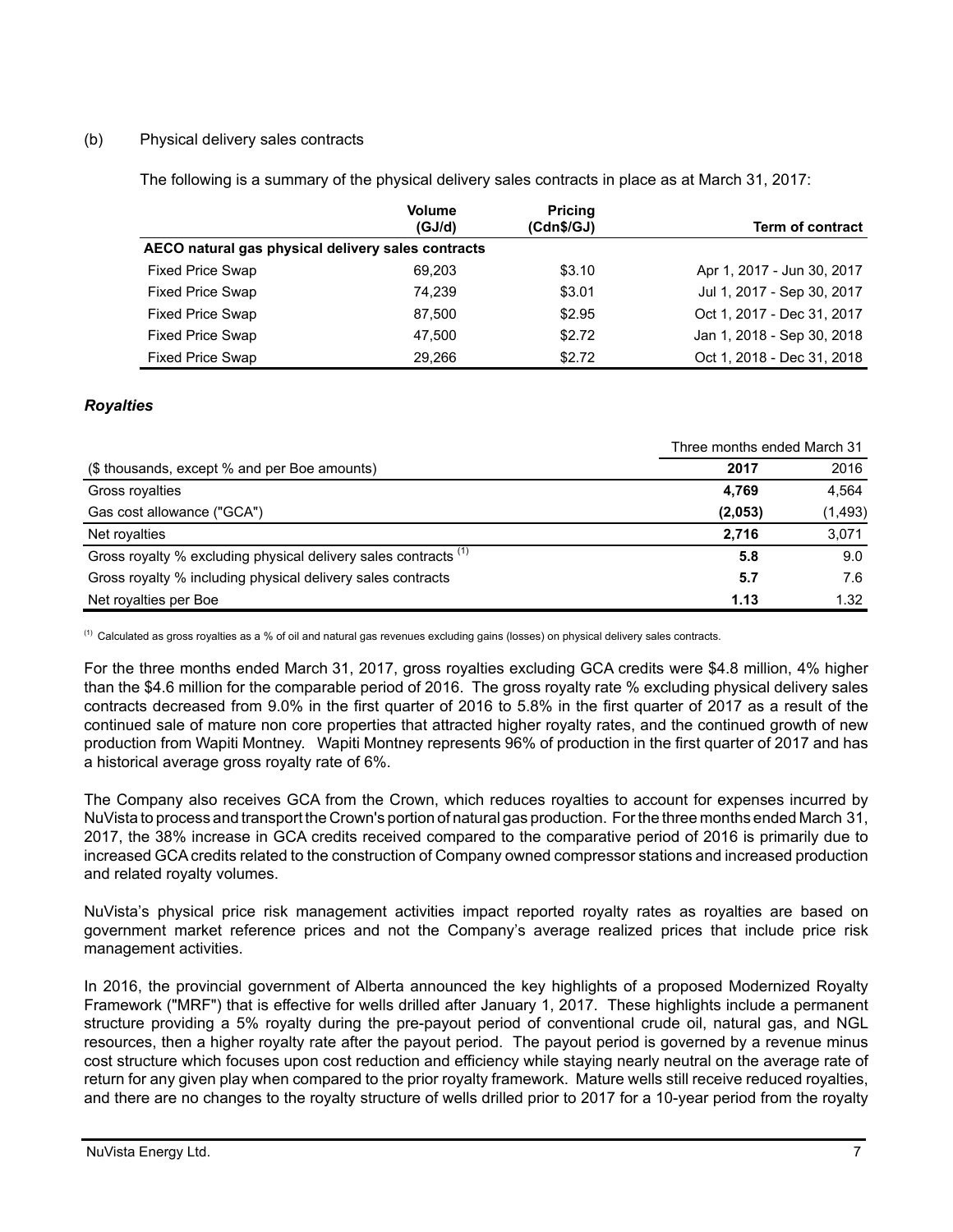program's implementation date. The changes are not currently expected to have a material impact on NuVista's results of operations.

#### *Transportation expenses*

|                                        | Three months ended March 31 |       |
|----------------------------------------|-----------------------------|-------|
| (\$ thousands, except per Boe amounts) | 2017                        | 2016  |
| Transportation expense                 | 6.036                       | 6,358 |
| Per Boe                                | 2.51                        | 2.74  |

For the three months ended March 31, 2017, transportation expenses were \$6.0 million (\$2.51/Boe) as compared to \$6.4 million (\$2.74/Boe) for the comparable period of 2016, and \$4.9 million (\$2.14/Boe) for the three months ended December 31, 2016.

Transportation expenses on a total dollar and per Boe basis decreased from the comparable period in 2016 due to decreased gas production resulting in lower gas firm service and interruptible rates, offset by higher temporary condensate trucking costs as a result of increased condensate production. Compared to the fourth quarter of 2016, transportation for the three months ended March 31, 2017 increased as a result of temporary restrictions on third party sales pipelines and the resulting increased trucking costs from increased condensate volumes required to be trucked to sales points.

#### *Operating expenses*

|                                        | Three months ended March 31 |        |
|----------------------------------------|-----------------------------|--------|
| (\$ thousands, except per Boe amounts) | 2017                        | 2016   |
| Operating expenses                     | 25.781                      | 24.558 |
| Per Boe                                | 10.72                       | 10.59  |

For the three months ended March 31, 2017, operating expenses were \$25.8 million (\$10.72/Boe) compared to \$24.6 million (\$10.59/Boe) for the comparable period of 2016, and \$23.7 million (\$10.44/Boe) for the three months ended December 31, 2016.

Operating expenses on a per Boe basis for the three months ended March 31, 2017 increased from the comparative period of 2016 due to the sale of non core Wapiti Sweet production in June 2016 that had lower per Boe operating expenses and increased Montney production which has higher netback but also higher per Boe processing costs. This was partially offset by a decrease in per Boe costs related to increased utilization of the Elmworth and Bilbo compressor stations in the first quarter of 2017 compared to 2016.

## *General and administrative expenses ("G&A")*

|                                        |          | Three months ended March 31 |  |
|----------------------------------------|----------|-----------------------------|--|
| (\$ thousands, except per Boe amounts) | 2017     | 2016                        |  |
| Gross G&A expenses                     | 5,581    | 6,219                       |  |
| Overhead recoveries                    | (289)    | (181)                       |  |
| Capitalized G&A                        | (1, 190) | (1,629)                     |  |
| Net G&A expenses                       | 4,102    | 4,409                       |  |
| Gross G&A per Boe                      | 2.32     | 2.68                        |  |
| Net G&A per Boe                        | 1.71     | 1.90                        |  |

As a result of continued focus on the Wapiti Montney and disposition of non core properties, NuVista has continued to realize efficiencies and gross G&A expenses have trended lower. G&A, net of overhead recoveries and capitalized G&A for the three months ended March 31, 2017 was \$4.1 million (\$1.71/Boe) compared to \$4.4 million (\$1.90/Boe)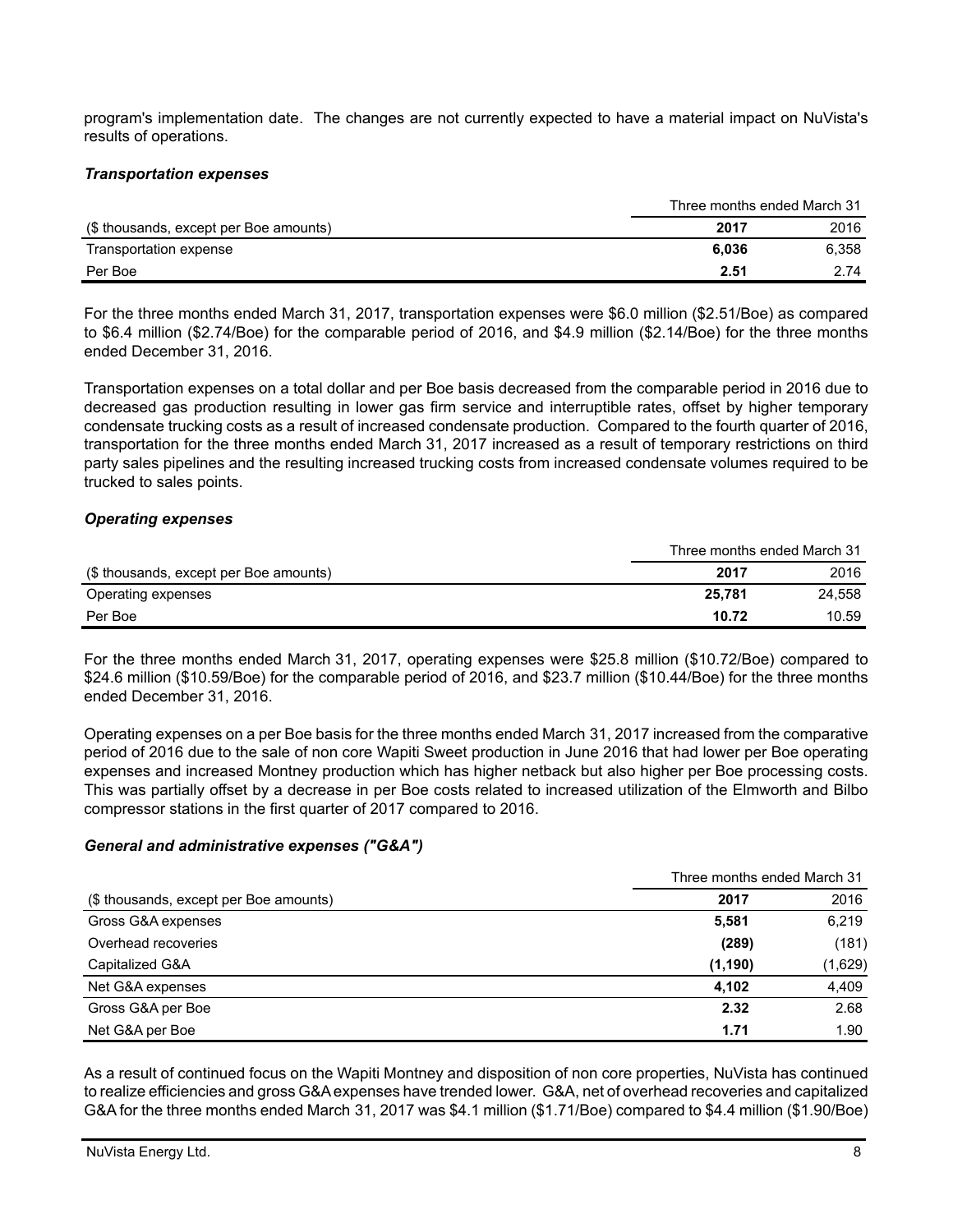for the comparable period of 2016. On a per Boe basis, G&A expenses have decreased due to increased production combined with the decrease in net G&A expenses.

### *Share-based compensation expense*

|                               | Three months ended March 31 |       |
|-------------------------------|-----------------------------|-------|
| (\$ thousands)                | 2017                        | 2016  |
| Stock options                 | 788                         | 641   |
| Restricted stock units        |                             | 146   |
| Director deferred share units |                             |       |
| Restricted share awards       | 362                         | 258   |
| Total                         | 1.150                       | 1.045 |

NuVista recorded share-based compensation expense of \$1.2 million for the three months ended March 31, 2017, compared to \$1.0 million for the comparable period in 2016. Share-based compensation expense relates to the amortization of the fair value of stock option awards and restricted share awards ("RSA") and accruals for future payments under the restricted stock unit ("RSU") plan and director deferred share unit ("DSU") plan.

The DSU plan was approved by shareholders at NuVista's annual and special meeting in May 2016. There was no DSU expense recorded in three months ended March 31, 2017, as the increase in the the liability resulting from DSUs granted in the period offset the decrease in the valuation of DSU liability from December 31, 2016 to March 31, 2017 as a result of a decline in the Company's share price.

During the second quarter of 2016, all outstanding RSUs became fully vested and the Company has not granted any further RSUs.

## *Interest expense*

|                                              | Three months ended March 31 |       |
|----------------------------------------------|-----------------------------|-------|
| (\$ thousands, except per Boe amounts)       | 2017                        | 2016  |
| Interest on long-term debt (credit facility) | 561                         | 2,355 |
| Interest on senior unsecured notes           | 1.805                       |       |
| Interest expense                             | 2.366                       | 2,355 |
| Per Boe                                      | 0.98                        | 1.02  |

Interest expense for the three months ended March 31, 2017 was \$2.4 million (\$0.98/Boe) compared to \$2.4 million (\$1.02/Boe) for the comparable period of 2016. Interest expense remained consistent to the prior period due to lower interest on long term debt, offset by increased interest on the senior unsecured note that was issued in June 2016. Average borrowing costs on long term debt for the three months ended March 31, 2017 were 3.0% compared to average borrowing costs of 3.3% for the comparable period of 2016.

Interest on the \$70.0 million senior unsecured notes for the three months ended March 31, 2017 is for the quarterly interest installment and accrued interest to the end of the period. Interest is accrued on the carrying value at the effective interest rate of 11.0%. The carrying value of senior unsecured notes at March 31, 2017 was \$67.3 million.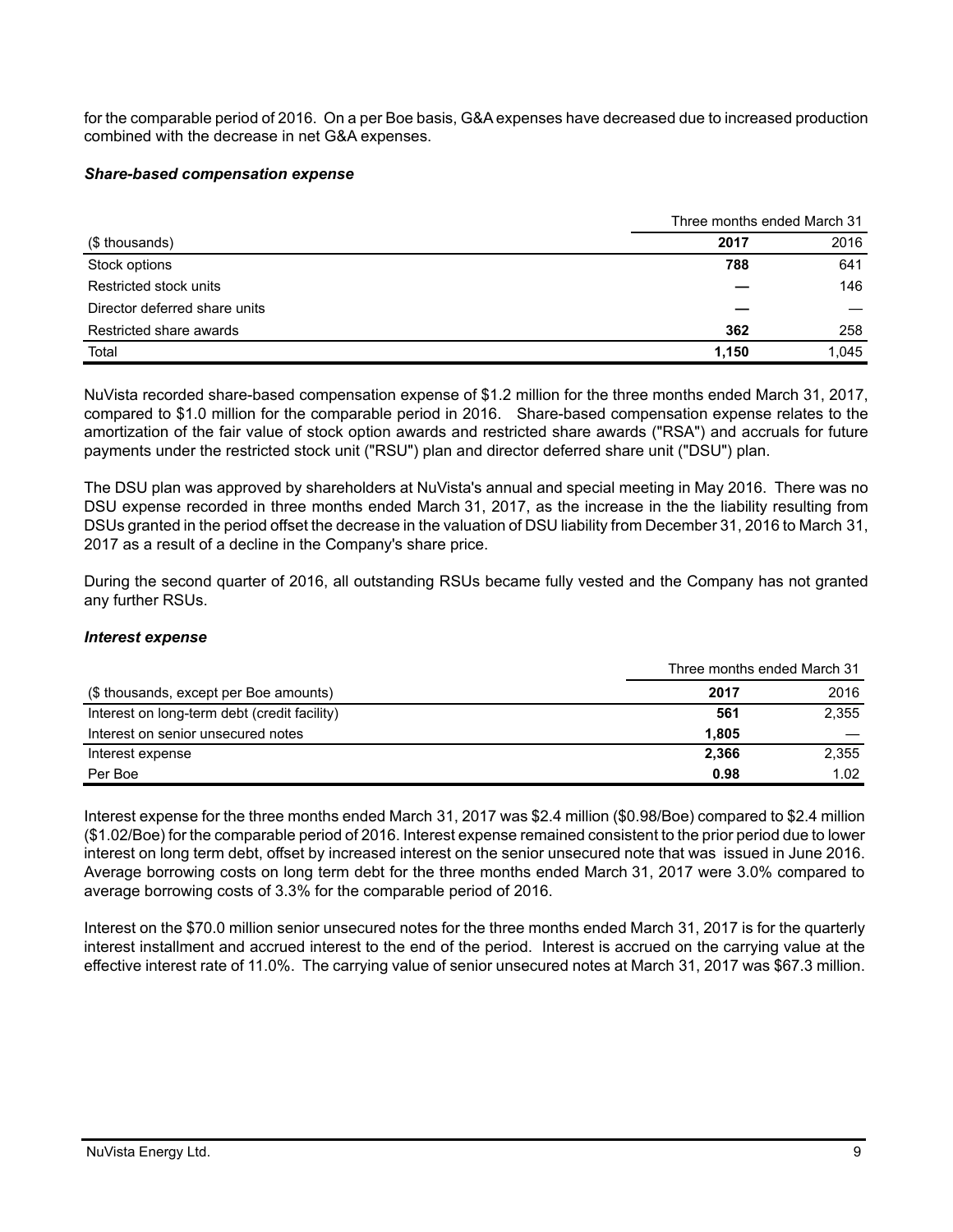# *Funds from operations*

A reconciliation of funds from operations is presented in the following table:

|                                       | Three months ended March 31 |        |
|---------------------------------------|-----------------------------|--------|
| (\$ thousands)                        | 2017                        | 2016   |
| Cash provided by operating activities | 36.026                      | 25,430 |
| Add back:                             |                             |        |
| Asset retirement expenditures         | 9,903                       | 5,047  |
| Note receivable recovery              |                             | (350)  |
| Change in non-cash working capital    | (2,675)                     | 161    |
| Funds from operations <sup>(1)</sup>  | 43.254                      | 30.288 |

(1) Refer to "Non-GAAP measurements".

The tables below summarize operating netbacks for the three months ended March 31, 2017 and 2016:

| Three months ended<br>March 31, 2017          |           | Three months ended<br>March 31, 2016 |           |         |
|-----------------------------------------------|-----------|--------------------------------------|-----------|---------|
| (\$ thousands, except per Boe amounts)        | \$        | \$/Boe                               | \$        | \$/Boe  |
| Oil and natural gas revenues (1)              | 84,236    | 35.02                                | 59,720    | 25.75   |
| Realized gain on financial derivatives        | 19        | 0.01                                 | 11,465    | 4.94    |
|                                               | 84,255    | 35.03                                | 71,185    | 30.69   |
| Royalties                                     | (2,716)   | (1.13)                               | (3,071)   | (1.32)  |
| <b>Transportation expenses</b>                | (6,036)   | (2.51)                               | (6,358)   | (2.74)  |
| Operating expenses                            | (25, 781) | (10.72)                              | (24, 558) | (10.59) |
| Operating netback <sup>(2)</sup>              | 49,722    | 20.67                                | 37,198    | 16.04   |
| General and administrative                    | (4, 102)  | (1.71)                               | (4, 409)  | (1.90)  |
| Restricted stock units & deferred share units |           |                                      | (146)     | (0.06)  |
| Interest expense                              | (2,366)   | (0.98)                               | (2,355)   | (1.02)  |
| Funds from operations netback <sup>(2)</sup>  | 43,254    | 17.98                                | 30,288    | 13.06   |

 $<sup>(1)</sup>$  Includes price risk management gains of \$2.3 million (2016 - \$9.2 million gain) on physical delivery sales contracts.</sup>

<sup>(2)</sup> Refer to "Non-GAAP measurements".

For the three months ended March 31, 2017, NuVista's funds from operations were \$43.3 million (\$0.25/share, basic and diluted), compared to \$30.3 million (\$0.20/share, basic and diluted) for the comparable period of 2016 and \$40.7 million (\$0.24/share, basic and diluted) in the fourth quarter of 2016. The increased funds from operations in the first quarter of 2017 compared to the first quarter of 2016 is primarily a result of higher realized commodity pricing and increased production, partially offset by lower realized gains from the financial and physical commodity risk management program.

#### *Environmental remediation expense*

During the third quarter of 2015, NuVista identified a leak in a remote pipeline carrying oil emulsion in its non core area of Northwest Alberta. The pipeline was immediately shut down and NuVista's emergency response plan was activated. In cooperation with local governmental regulators, first nation bands and with the assistance of qualified consultants, NuVista immediately commenced remediation and restoration activities. The Company's insurers have been notified and are currently evaluating to determine if this is an insurable event. The Company recorded \$9.3 million in environmental remediation expense in the December 31, 2015 financial statements which is the current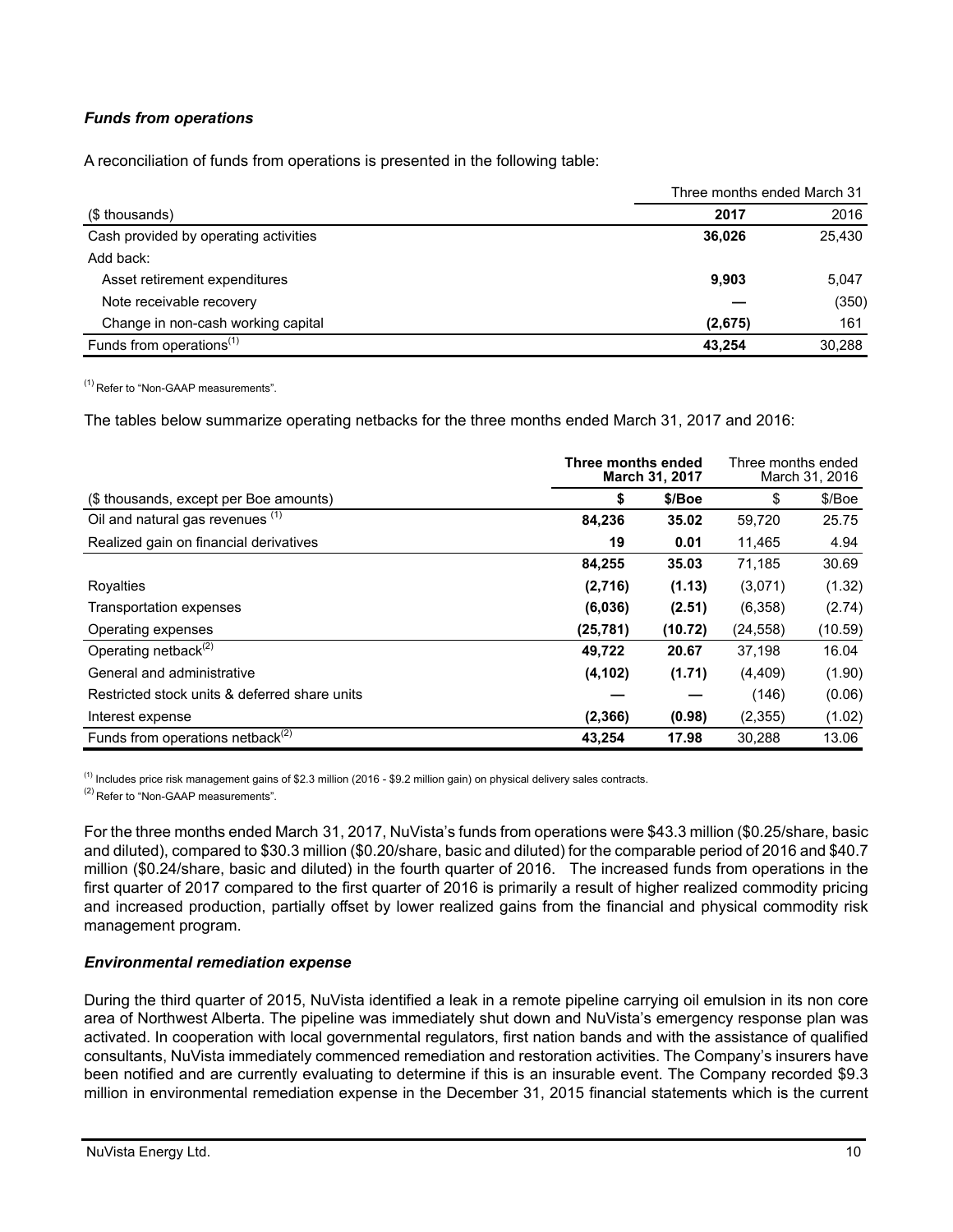best estimate of the total cost of remediation. The majority of the remediation has been completed, \$8.5 million has been spent and \$0.8 million remains as accrued environmental remediation liabilities. It is anticipated that the majority of the remaining remediation will occur in 2017.

The provision for accrued environmental remediation liability contains significant estimates and judgments about the scope, timing and costs of the work that will be required. The assumptions and estimates used are based on current information and are subject to revision in the future as further information becomes available to the Company.

## *Depletion, depreciation and amortization ("DD&A")*

|                                        | Three months ended March 31 |        |
|----------------------------------------|-----------------------------|--------|
| (\$ thousands, except per Boe amounts) | 2017                        | 2016   |
| Depletion of oil and gas assets        | 23,803                      | 19.958 |
| Depreciation of fixed assets           | 3.396                       | 3.493  |
| DD&A expense                           | 27.199                      | 23.451 |
| DD&A rate per Boe                      | 11.31                       | 10.11  |

DD&A expense for three months ended March 31, 2017 was \$27.2 million (\$11.31/Boe) compared to \$23.5 million (\$10.11/Boe) for the comparable period of 2016, and \$25.4 million (\$11.19 /Boe) in the fourth quarter of 2016.

The Wapiti Montney DD&A rate per Boe for three months ended March 31, 2017 was \$10.98/Boe compared to \$11.18/Boe for the comparable period of 2016, and \$10.82/Boe in the fourth quarter of 2016.

During the three months ended March 31, 2017, there were no indicators of impairment or reversal of impairment identified on any of the Company's CGU's within property, plant & equipment.

## *Asset retirement obligations*

Asset retirement obligations ("ARO") are based on estimated costs to reclaim and abandon ownership interests in oil and natural gas assets including well sites, gathering systems and processing facilities. At March 31, 2017, NuVista had an ARO balance of \$62.3 million as compared to \$75.5 million as at December 31, 2016. The liability was discounted using a risk free discount rate of 2.3% at March 31, 2017 (December 31, 2016 – 2.3%). At March 31, 2017, the estimated total undiscounted amount of cash flow required to settle NuVista's ARO was \$92.7 million (December 31, 2016 – \$96.8 million). The majority of the costs are expected to be incurred between 2018 and 2037. The decrease in ARO in the three months ended March 31, 2017 is primarily a result of NuVista's ongoing abandonment program. Actual ARO expenditures for the three months ended March 31, 2017 were \$9.9 million compared to \$5.0 million for the comparable period of 2016. This \$9.9 million comprises approximately 80% of the full year 2017 budgeted spending due to execution during winter phasing.

There are uncertainties related to asset retirement obligations and the impact on the financial statements could be material, as the eventual timing and expected costs to settle these obligations could differ from our estimates. The main factors that could cause expected costs to differ are changes to laws, regulations, reserve estimates, costs and technology. Any reclamation or abandonment expenditures will generally be funded from cash flow from operating activities.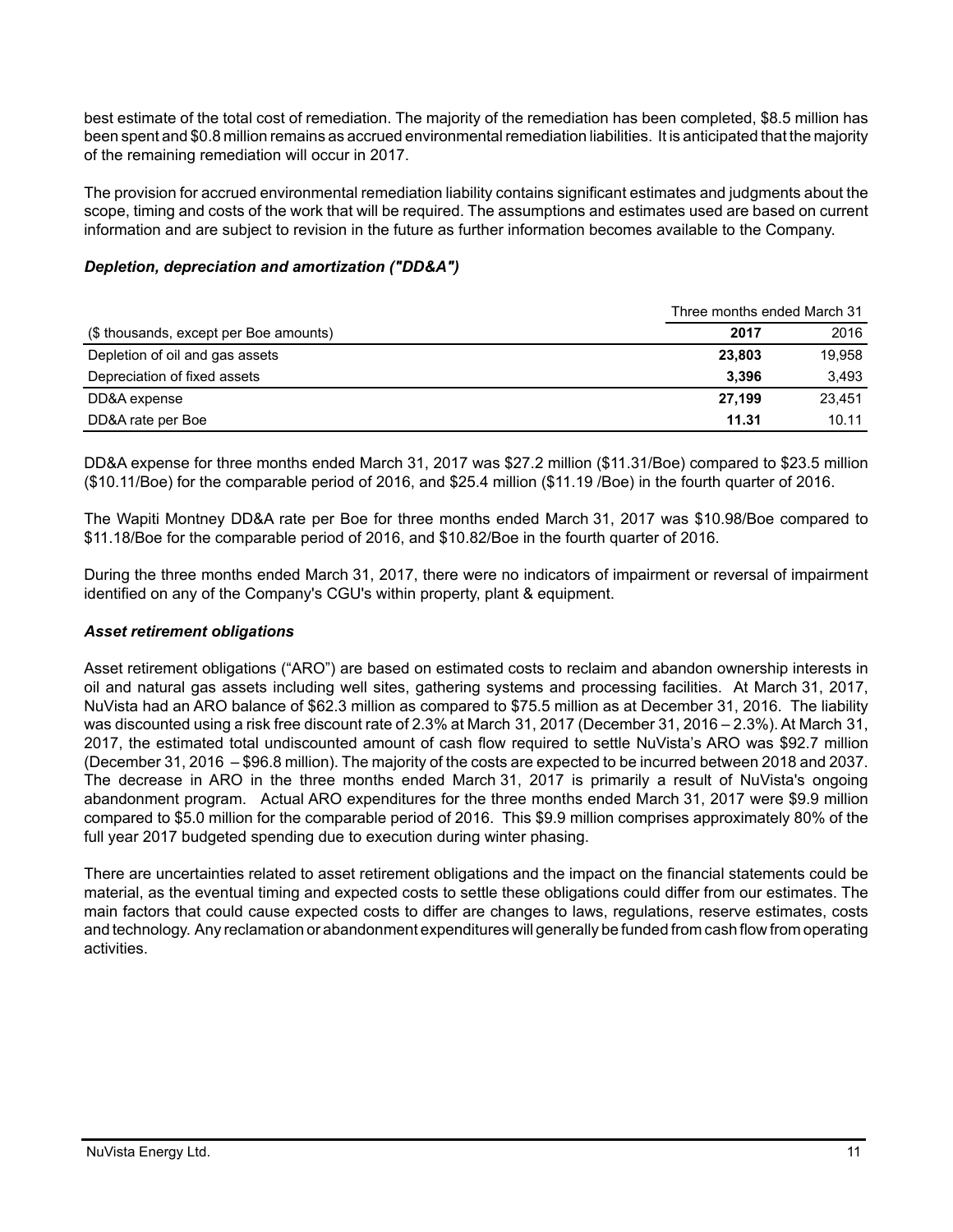# *Capital expenditures*

|                                                                    | Three months ended March 31 |        |
|--------------------------------------------------------------------|-----------------------------|--------|
| (\$ thousands)                                                     | 2017                        | 2016   |
| Exploration and evaluation assets and property plant and equipment |                             |        |
| Land and retention costs                                           | 132                         | 35     |
| Geological and geophysical                                         | 1,235                       | 1,645  |
| Drilling and completion                                            | 87,239                      | 44,237 |
| Facilities and equipment                                           | 18.831                      | 15,250 |
| Corporate and other                                                | (25)                        | 26     |
| Capital expenditures                                               | 107.412                     | 61,193 |

Capital expenditures for the three months ended March 31, 2017 were \$107.4 million, 76% higher than \$61.2 million for the comparative period in 2016.

The majority of capital expenditures in the first quarter of 2017 was \$87.2 million (81%) relating to drilling and completion and \$18.8 million (18%) on facilities and equipment, primarily related to bringing wells on production. Substantially all capital expenditures in 2017 were spent on liquids-rich natural gas projects in our Wapiti Montney core area. Capital expenditures for the three months ended March 31, 2017 are higher than the comparable period of 2016, consistent with higher budgeted capital activity.

## *Acquisitions and dispositions*

For the three months ended March 31, 2017, there were undeveloped lands acquired with a fair value of \$5.0 million in exchange for undeveloped land and property with a total carrying value of \$5.0 million.

For the three months ended March 31, 2017, the Company received cash proceeds of \$0.3 million for properties with a carrying value of \$nil and ARO of \$3.3 million, resulting in a gain on dispositions of \$3.6 million. For the comparable period of 2016, NuVista sold non core assets for proceeds of \$0.5 million, resulting in a gain on dispositions of \$0.4 million.

## *Note receivable allowance (recovery)*

In December 2013, NuVista disposed of assets in a non core operating area for cash proceeds and a \$5.0 million note receivable, payable in 3 years with yearly interest payment terms. NuVista recognized a valuation allowance of \$5.2 million at December 31, 2015, valuing the note receivable at nil as a result of uncertainty on collection from the counterparty. In the first quarter of 2016, NuVista agreed to and collected a settlement amount of \$0.4 million from the counterparty.

## *Income taxes*

For the three months ended March 31, 2017, the provision for income taxes were \$nil compared to an expense of \$nil for the comparable periods of 2016. The Company derecognized its deferred income tax asset of \$9.4 million to \$nil during the third quarter of 2015 with no change for March 31, 2017, as a result of projected future cash flows at the current commodity prices forecasts being less than the Company's total tax pools. The Company has a total tax pool balance of \$1.0 billion at March 31, 2017.

## *Net earnings*

For the three months ended March 31, 2017, net earnings totaled \$38.3 million (\$0.22/share, basic and diluted) compared to a net earnings of \$2.5 million (\$0.02/share, basic and diluted) for the comparable period in 2016. The increase in net earnings for the current period compared to the prior year comparative period is primarily a result of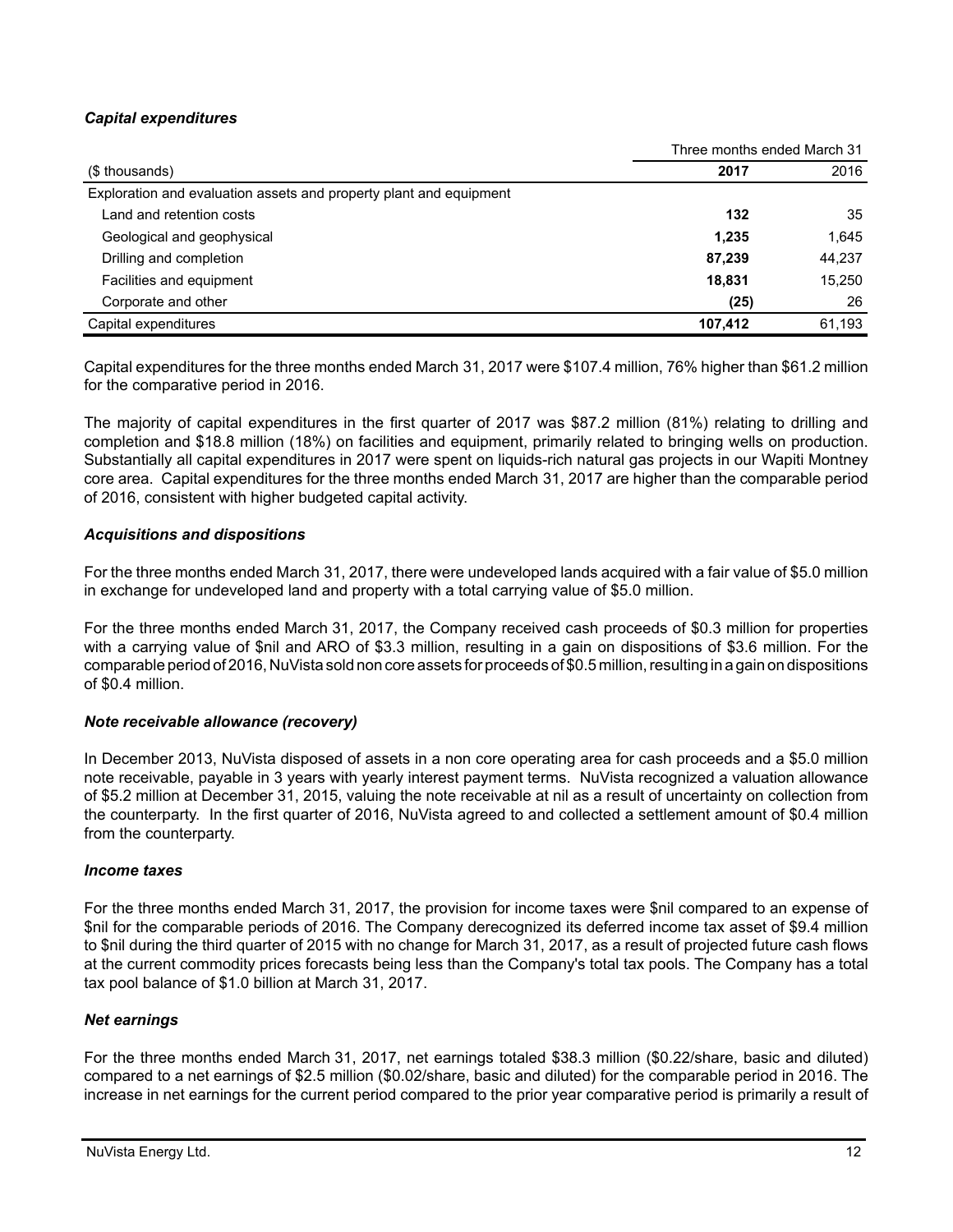increased production and commodity pricing resulting in increased funds from operations and a significant unrealized gain on financial derivatives in the current quarter.

# *Liquidity and capital resources*

## *Long-term debt (credit facility)*

At March 31, 2017, the Company had a \$200.0 million (December 31, 2016 – \$200.0 million) extendible revolving term credit facility available from a syndicate of Canadian chartered banks. Borrowing under the credit facility may be made by prime loans, bankers' acceptances and/or US libor advances. These advances bear interest at the bank's prime rate and/or at money market rates plus a borrowing margin. The credit facility is secured by a first floating charge debenture, general assignment of book debts and NuVista's oil and natural gas properties and equipment. The credit facility has a 364-day revolving period and is subject to an annual review by the lenders, at which time a lender can extend the revolving period or can request conversion to a one year term loan. During the revolving period, a review of the maximum borrowing amount occurs semi-annually on October 31 and April 30. During the term period, no principal payments would be required until a year after the revolving period matures on the annual renewal date of April 30, in the event the credit facility is reduced or not renewed. As such, the credit facility is classified as long-term. The credit facility does not contain any financial covenants but NuVista is subject to various industry standard non-financial covenants. Compliance with these covenants is monitored on a regular basis and as at March 31, 2017, NuVista was in compliance with all covenants.

In April 2017, NuVista completed the annual review of its borrowing base with its lenders and the lenders approved an increase to the revolving term credit facility to \$235.0 million as a result of increased value in producing reserves. The next semi-annual review is scheduled for on or before October 31, 2017.

## *Senior unsecured notes*

On June 22, 2016, the Company issued \$70 million of 9.875% senior unsecured notes ("Notes") with a 5 year term by way of private placement. Proceeds net of discount and costs amounted to \$66.9 million. Interest is payable in equal quarterly installments in arrears. The Notes are fully and unconditionally guaranteed as to the payment of principal and interest, on a senior unsecured basis by the Company. There are no maintenance financial covenants.

The Notes are non callable by the Company prior to the two and a half year anniversary of the closing date. At any time on or after December 22, 2018, the Company may redeem all or part of the Notes at the redemption prices set forth in the table below plus any accrued and unpaid interest:

| 12 month period ended: | Percentage |
|------------------------|------------|
| December 22, 2019      | 104.938%   |
| December 22, 2020      | 102.469%   |
| December 22, 2021      | 100.000%   |

If a change of control occurs at any time prior to June 22, 2017, each holder of the Notes will have the right to require the Company to purchase all or any part of that holder's Notes for an amount in cash equal to 110% of the aggregate principal repurchased plus accrued and unpaid interest. If a change of control occurs after June 22, 2017, each holder of Notes will have the right to require the Company to purchase all or any part of that holder's Notes for an amount in cash equal to 101% of the aggregate principal repurchased plus accrued and unpaid interest.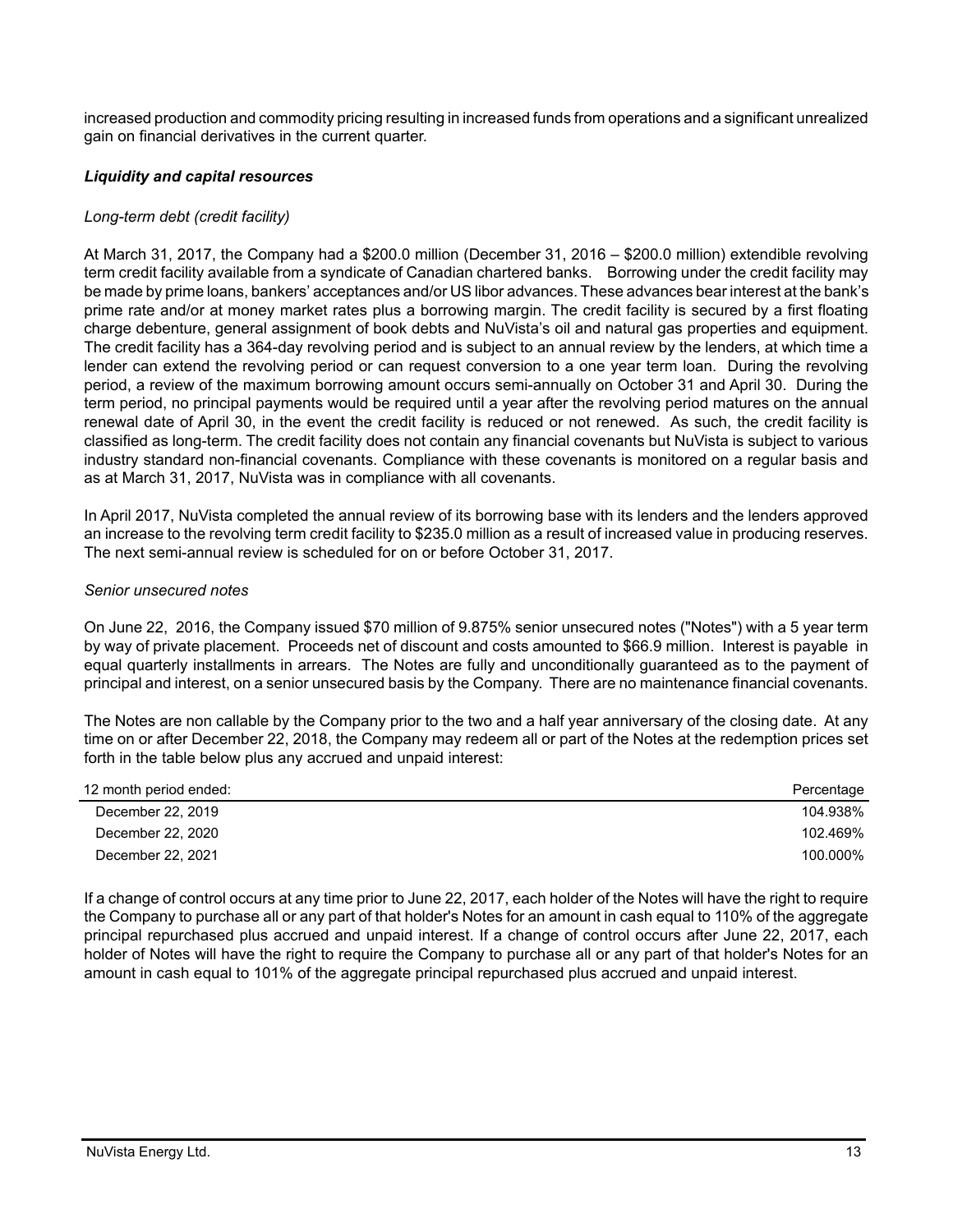# *Net debt (2)*

The following is a summary of net debt to annualized current quarter funds from operations:

| (\$ thousands)                                                              | March 31, 2017 | December 31, 2016 |
|-----------------------------------------------------------------------------|----------------|-------------------|
| Common shares outstanding                                                   | 172,774        | 172,746           |
| Share price <sup>(1)</sup>                                                  | 6.15           | 6.94              |
| Total market capitalization                                                 | 1,062,560      | 1,198,857         |
| Adjusted working capital deficit <sup>(2)</sup>                             | 28,116         | 15,536            |
| Senior unsecured notes                                                      | 67,257         | 67,156            |
| Long-term debt (credit facility)                                            | 60,979         |                   |
| Net debt $(2)$                                                              | 156,352        | 82,692            |
| Annualized current quarter funds from operations <sup>(2)</sup>             | 173,016        | 162,788           |
| Net debt to annualized current quarter funds from operations <sup>(2)</sup> | 0.9            | 0.5               |

<sup>(1)</sup> Represents the closing share price on the Toronto Stock Exchange on the last trading day of the period.

<sup>(2)</sup> Refer to the "Non-GAAP measurements".

As at March 31, 2017, net debt was \$156.4 million, resulting in a net debt to annualized current quarter funds from operations ratio of 0.9x. NuVista's long term strategy is to maintain a net debt to annualized current quarter funds from operations ratio of less than 1.5x. However, in periods of volatile and lower commodity prices, NuVista is willing to work to target a net debt to annualized current quarter funds from operations ratio of around 2x. The actual ratio may fluctuate on a quarterly basis above or below targeted levels due to a number of factors including facility outages, commodity prices and the timing of acquisitions and dispositions. At March 31, 2017, NuVista had an adjusted working capital deficit of \$28.1 million. Adjusted working capital is current assets less current liabilities excluding the current portion of the fair value of the financial derivative assets and liabilities and the current portion of asset retirement obligations. The Company believes it is appropriate to exclude these amounts when assessing financial leverage. At March 31, 2017, NuVista had drawn \$61.0 million on its long-term debt (credit facility) and had outstanding letters of credit of \$13.2 million which reduce the credit available on the credit facility, leaving \$125.8 million of unused credit facility capacity based on the committed credit facility of \$200.0 million.

NuVista plans to monitor its 2017 business plan and adjust its capital program in the context of commodity prices and debt levels. NuVista plans to finance its 2017 capital program with funds from operating activities and the credit facility.

As at March 31, 2017, there were 172.8 million common shares outstanding. In addition, there were 6.3 million stock options with an average exercise price of \$7.09 per option and \$0.6 million RSAs outstanding.

## *Contractual obligations and commitments*

NuVista enters into contract obligations as part of conducting business. The following is a summary of NuVista's contractual obligations and commitments as at March 31, 2017:

| (\$ thousands)                                  | Total     | 2017   | 2018   | 2019   | 2020   | 2021    | Thereafter |
|-------------------------------------------------|-----------|--------|--------|--------|--------|---------|------------|
| Transportation and<br>processing <sup>(1)</sup> | 1,024,266 | 52.199 | 80.092 | 83.765 | 91.518 | 104.877 | 611,815    |
| Office lease                                    | 14.140    | 2,568  | 1.640  | 1.640  | 1.652  | 1.713   | 4,927      |
| Drilling rig contracts                          | 1.485     | 1.485  | __     | __     | _      |         |            |
| Total commitments                               | 1,039,891 | 56.252 | 81.732 | 85.405 | 93.170 | 106.590 | 616,742    |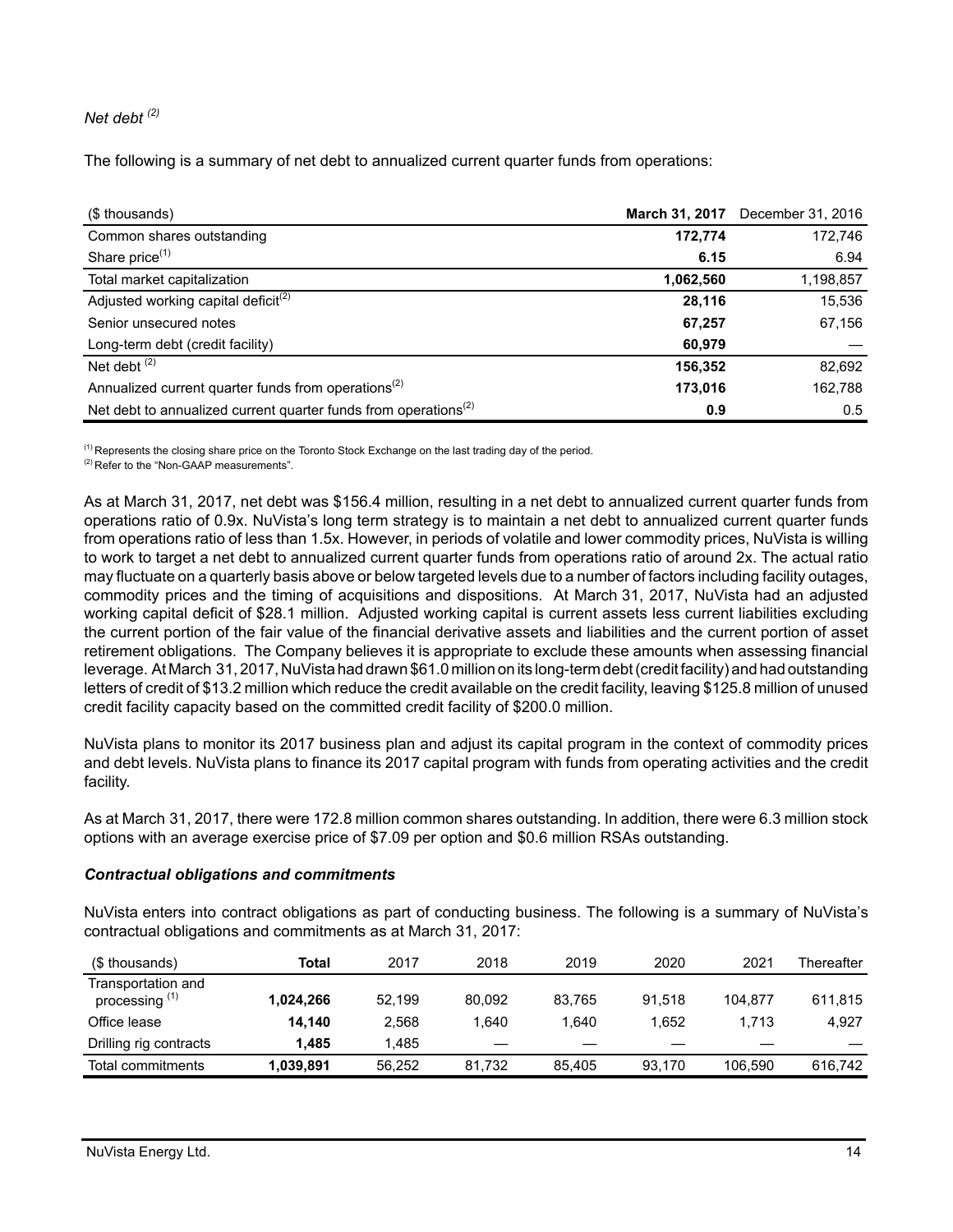<sup>(1)</sup> Certain of the transportation and processing commitments are secured by outstanding letters of credit of \$12.8 million at March 31, 2017 (December 31, 2016 - \$16.5 million)

# *Off "balance sheet" arrangements*

NuVista has certain lease arrangements, all of which are reflected in the contractual obligations and commitments table, which were entered into in the normal course of operations. All leases have been treated as operating leases whereby the lease payments are included in operating expenses or general and administrative expenses depending on the nature of the lease.

## *Quarterly financial information*

The following table highlights NuVista's performance for the eight quarterly reporting periods from June 30, 2015 to March 31, 2017:

| (\$ thousands, except)       | 2017          |        | 2016   | 2015          |        |          |           |               |
|------------------------------|---------------|--------|--------|---------------|--------|----------|-----------|---------------|
| per share amounts)           | <b>Mar 31</b> | Dec 31 | Sep 30 | <b>Jun 30</b> | Mar 31 | Dec 31   | Sep 30    | <b>Jun 30</b> |
| Production (Boe/d)           | 26,731        | 24,716 | 24,898 | 23.451        | 25.484 | 23,355   | 21,622    | 21,448        |
| Oil and natural gas revenues | 84,236        | 74,538 | 65,155 | 57,840        | 59,720 | 55.592   | 54.664    | 57,502        |
| Net earnings (loss)          | 38.317        | 1,135  | 2.079  | (7,320)       | 2,453  | (69,072) | (74, 837) | (21, 357)     |
| Net earnings (loss)          |               |        |        |               |        |          |           |               |
| Per basic and diluted share  | 0.22          | 0.01   | 0.01   | (0.05)        | 0.02   | (0.45)   | (0.49)    | (0.14)        |
| Funds from operations        | 43.254        | 40.697 | 31,237 | 35,619        | 30,288 | 32,544   | 31,822    | 30,306        |
| Per basic and diluted share  | 0.25          | 0.24   | 0.20   | 0.23          | 0.20   | 0.21     | 0.21      | 0.20          |

NuVista's Montney production volumes have been increasing with substantially all of the Company's capital expenditures allocated to Wapiti Montney and successful drilling and production performance in that core area. Total Company production increases have more than offset production from non core property dispositions. Over the prior eight quarters, quarterly revenue has been in a range of \$54.7 million to \$84.2 million with revenue primarily influenced by production volumes and commodity prices. Net earnings (losses) have been in a range of a net loss of \$74.8 million to net earnings of \$38.3 million with earnings primarily influenced by impairments, gains and losses from disposal of assets, production volumes, commodity prices and realized and unrealized gains and losses on financial derivatives.

# *Update on financial reporting matters*

## *Future accounting changes*

In April 2016, the IASB issued its final amendments to IFRS 15 *Revenue from Contracts with Customers*, which replaces IAS 18 *Revenue*, IAS 11 *Construction Contracts*, and related interpretations. IFRS 15 provides a single, principles-based five-step model to be applied to all contracts with customers. The standard requires an entity to recognize revenue to reflect the transfer of goods and services for the amount it expects to receive, when control is transferred to the purchaser. Disclosure requirements have also been expanded. The standard is required to be adopted either retrospectively or using a modified retrospective approach for annual periods beginning on or after January 1, 2018, with earlier adoption permitted. IFRS 15 will be applied by NuVista on January 1, 2018. The Company is currently in the process of reviewing its various revenue streams and underlying contracts with customers to determine the impact, if any, that the adoption of IFRS 15 will have on its financial statements, as well as the impact that adoption of the standard will have on disclosure.

In July 2014, the IASB issued IFRS 9, "Financial Instruments" to replace IAS 39, "Financial Instruments: Recognition and Measurement". The standard supersedes earlier versions of IFRS 9 and completes the IASB's project to replace *IAS 39 Financial Instruments: Recognition and Measurement*. IFRS 9 introduces a single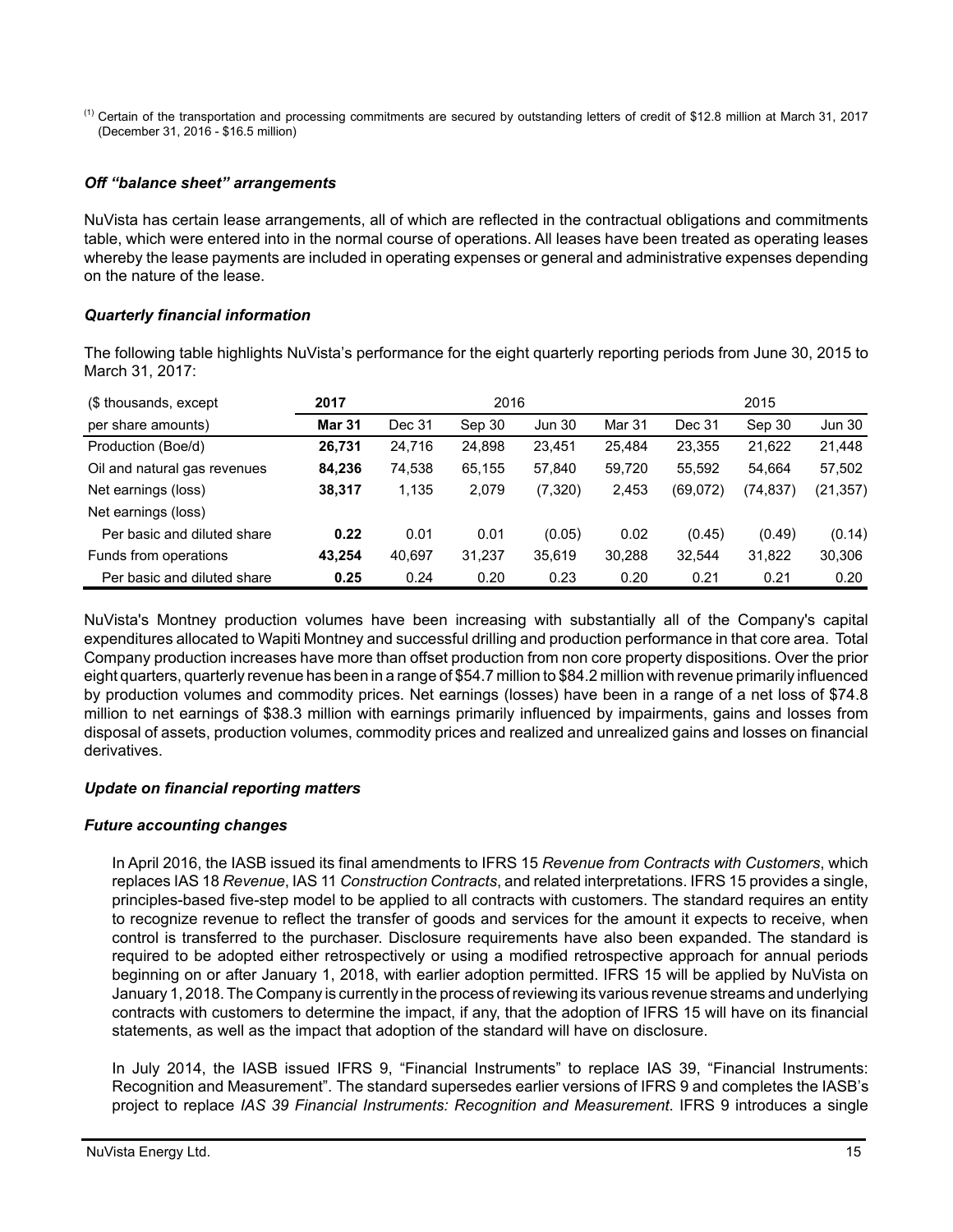approach to determine whether a financial asset is measured at amortized cost or fair value and replaces the multiple rules in IAS 39. The approach is based on how an entity manages its financial instruments in the context of its business model and the contractual cash flow characteristics of the financial assets. For financial liabilities, IFRS 9 retains most of the requirements of IAS 39; however, where the fair value option is applied to financial liabilities, any change in fair value resulting from an entity's own credit risk is recorded in OCI rather than the statement of income, unless this creates an accounting mismatch. IFRS 9 also contains a new model to be used for hedge accounting. The Company does not currently apply hedge accounting to its risk management contracts and does not currently intend to apply hedge accounting to any of its existing risk management contracts on adoption of IFRS 9. The standard will come into effect for annual periods beginning on or after January 1, 2018, with earlier adoption permitted. IFRS 9 will be applied on a retrospective basis by NuVista on January 1, 2018. The Company is evaluating the impact this standard may have on the financial statements, as well as the impact that adoption of the standard will have on disclosure.

In January 2016, the IASB issued IFRS 16 "Leases" which replaces IAS 17 "Leases". For lessees applying IFRS 16, a single recognition and measurement model for leases would apply, with required recognition of assets and liabilities for most leases. The standard will come into effect for annual periods beginning on or after January 1, 2019, with earlier adoption permitted if the entity is also applying for IFRS 15 "Revenue from Contracts with Customers". IFRS 16 will be applied by NuVista on January 1, 2019 and the Company is currently evaluating the impact of the standard may have on the financial statements, as well as the impact that adoption of the standard will have on disclosure.

# *Update on regulatory matters*

# *Environmental*

In the fourth quarter of 2015, the provincial government of Alberta released its Climate Leadership Plan which will impact all consumers and businesses that contribute to carbon emissions in Alberta. This plan includes imposing carbon pricing that is applied across all sectors, starting at \$20 per tonne on January 1, 2017 and moving to \$30 per tonne on January 1, 2018, the phase-out of coal-fired power generation by 2030, a cap on oil sands emissions production of 100 megatonnes, and a 45 per cent reduction in methane emissions by the oil and gas sector by 2025. NuVista expects the Climate Leadership Plan to increase the cost of operating its properties and is currently evaluating the expected impact of this plan on its results of operations.

The oil and natural gas industry is currently subject to environmental regulations pursuant to a variety of federal, provincial, and local laws and regulation. Environmental legislation provides for, among other things, restrictions and prohibitions on emissions, releases or spills of various substances produced in association with oil and natural gas operations. Compliance with such legislation can require significant expenditures and a breach may result in the imposition of fines and penalties, some of which may be material. Environmental legislation is evolving in a manner expected to result in stricter standards and enforcement, as well as larger fines and environmental liability. No assurance can be given that the application of environmental laws to the business and operations of NuVista will not result in a limitation of production or a material increase in the costs of operating, development, or exploration activities or otherwise adversely affect NuVista's financial condition, results of operations, or prospects.

NuVista utilizes monitoring and reporting programs, as well as inspections and audits for environmental, health, and safety performance that are designed to provide assurance that environmental and regulatory standards are met. In the event of unknown or unforeseeable environmental impacts arising from its operations, NuVista may be subject to remedial and litigation costs. Contingency plans are in place for a timely response to environmental events and for the utilization of remediation/reclamation strategies to restore the environment in the event of such impacts.

Given the evolving nature of climate change discussion, the regulation of emissions of greenhouse gases ("GHGs") and potential federal and provincial GHG commitments, NuVista is unable to predict the impact on its operations and financial condition at this time. It is possible that NuVista could face increases in operating and capital costs in order to comply with augmented greenhouse gas emissions legislation.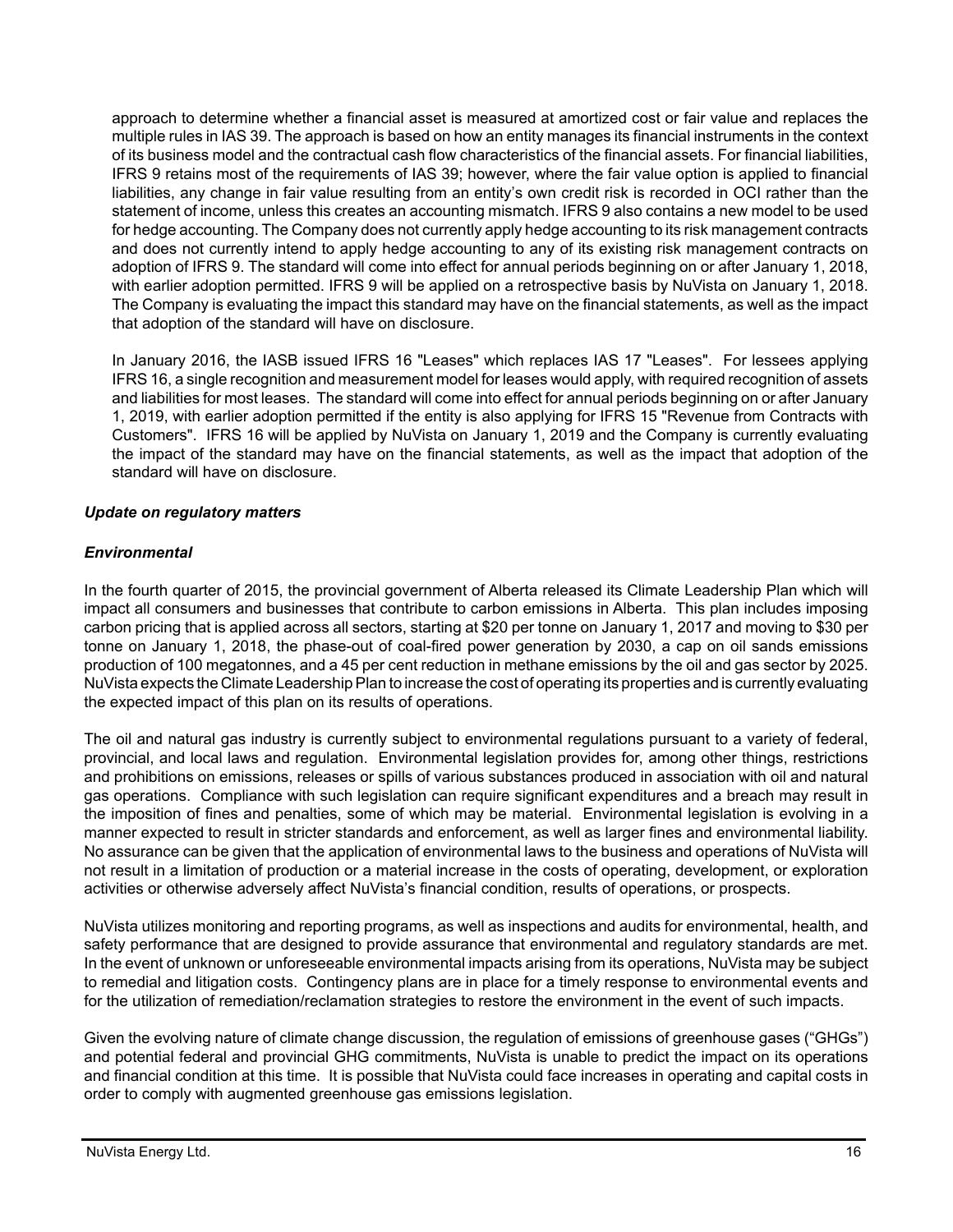Further information regarding environmental and climate change regulations and current provincial royalty and incentive programs are contained in our Annual Information Form for the year ended December 31, 2016 under the Industry Conditions section.

## *Disclosure controls and internal controls over financial reporting*

NuVista's President and Chief Executive Officer ("CEO") and Vice President, Finance and Chief Financial Officer ("CFO") are responsible for establishing and maintaining disclosure controls and procedures and internal controls over financial reporting as defined in National Instrument 52-109. NuVista's CEO and CFO have designed disclosure controls and procedures, or caused them to be designed under their supervision, to provide reasonable assurance that information required to be disclosed by NuVista in its filings or other reports filed or submitted by it under securities legislation is recorded, processed, summarized and reported within the time periods specified in the securities legislation and is accumulated and communicated to NuVista's management, including its certifying officers, as appropriate to allow timely decisions regarding required disclosure. The CEO and CFO have concluded, based on their evaluation as of the end of the period covered by the interim filings that the Company's disclosure controls and procedures are effective.

The CEO and CFO have also designed internal controls over financial reporting, or caused them to be designed under their supervision, to provide reasonable assurance regarding the reliability of NuVista's financial reporting and the preparation of financial statements for external purposes in accordance with GAAP and includes those policies and procedures that:

(a) pertain to the maintenance of records that in reasonable detail accurately and fairly reflect the transactions and dispositions of the assets of NuVista;

(b) are designed to provide reasonable assurance that transactions are recorded as necessary to permit preparation of the financial statements in accordance with GAAP, and that receipts and expenditures of NuVista are being made only in accordance with authorizations of management and directors of NuVista; and

(c) are designed to provide reasonable assurance regarding prevention or timely detection of unauthorized acquisition, use or disposition of NuVista's assets that could have a material effect on the annual financial statements.

NuVista has designed its internal controls over financial reporting based on the Committee of Sponsoring Organizations of the Treadway Commission (2013). During the quarter ended March 31, 2017, there have been no changes to NuVista's internal controls over financial reporting that have materially or are reasonably likely to materially affect the internal controls over financial reporting; the CEO and CFO have concluded that the internal controls over financial reporting are effective.

Because of their inherent limitations, disclosure controls and procedures and internal control over financial reporting may not prevent or detect misstatements, error or fraud. Control systems, no matter how well conceived or operated, can provide only reasonable, not absolute assurance, that the objectives of the control system are met.

## *Assessment of business risks*

The following are the primary risks associated with the business of NuVista. Most of these risks are similar to those affecting others in the conventional oil and natural gas sector. NuVista's financial position and results of operations are directly impacted by these factors:

- Operational risk associated with the production of oil and natural gas;
- Reserves risk with respect to the quantity and quality of recoverable reserves;
- Commodity risk as crude oil and natural gas prices and differentials fluctuate due to market forces;